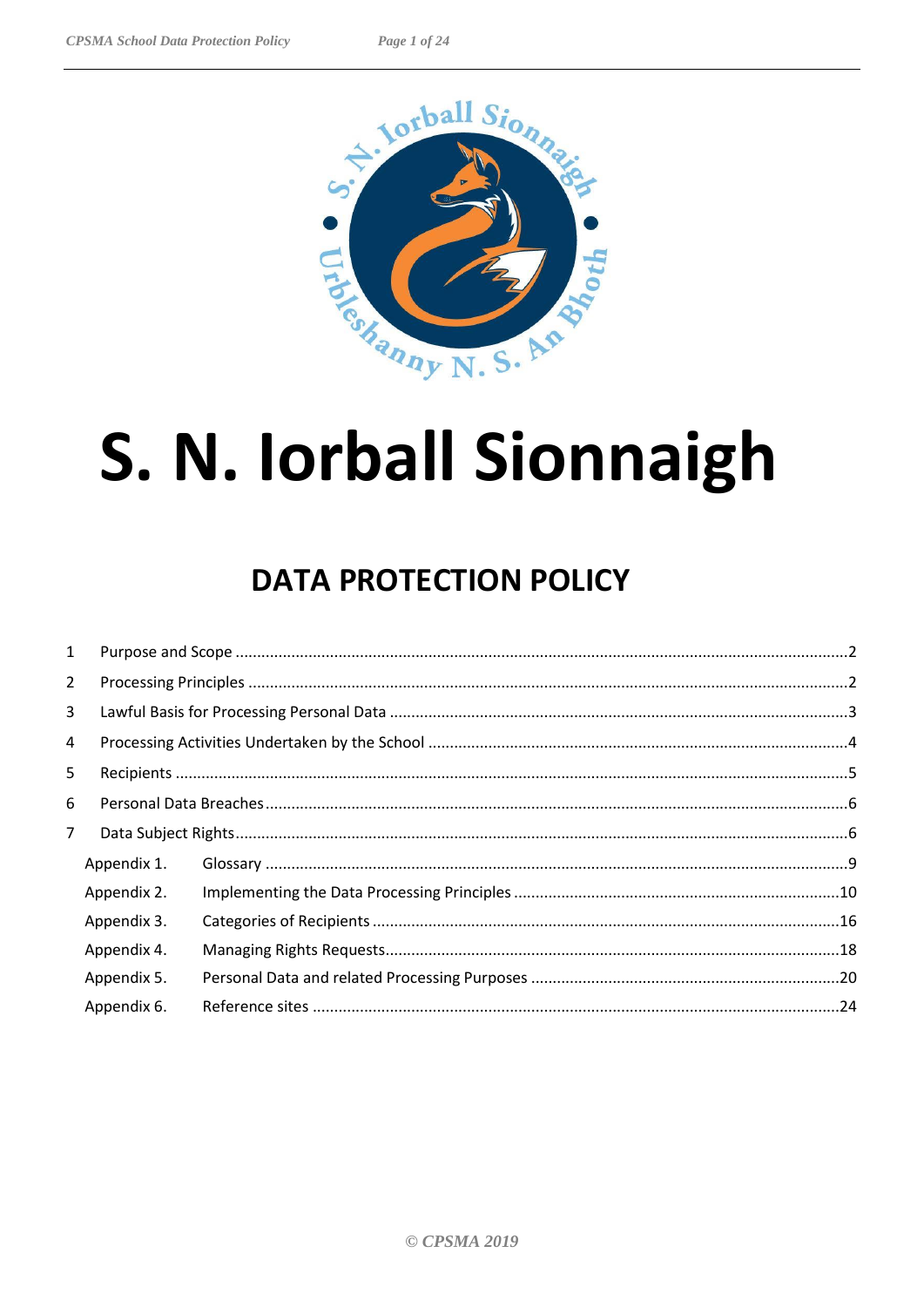- <span id="page-1-0"></span>1.2 This policy aims to help transparency by identifying how the school expects personal data to be treated (or "processed"). It helps to clarify what data is collected, why it is collected, for how long it will be stored and with whom it will be shared.
- 1.3 The Irish *Data Protection Act (2018)* and the European *General Data Protection Regulation (2016)* are the primary legislative sources.<sup>1</sup> As such they impose statutory responsibilities on the school as well as providing a number of fundamental rights (for students, parents/guardians and staff and others) in relation to personal data.
- 1.4 The school recognises the seriousness of its data processing obligations and has implemented a set of practices to safeguard personal data. Relevant policies and procedures apply to all school staff, boards of management, trustees, parents/guardians, students and others (including prospective or potential students and their parents/guardians and applicants for staff positions within the school).
- 1.5 Any amendments to this Data Protection Policy will be communicated through the school website and other appropriate channels, including direct communication with data subjects where this is appropriate. We will endeavour to notify you if at any time we propose to use Personal Data in a manner that is significantly different to that stated in our Policy, or, otherwise communicated to you at the time that it was collected.
- 1.6 The school is a *data controller* of *personal data* relating to its past, present and future staff, students, parents/guardians and other members of the school community. Formally, the statutory responsibility of Controller is assigned to the Board of Management. The Principal is assigned the role of co-ordinating the implementation of this Policy and for ensuring that all staff whom handle or have access to Personal Data are familiar with their responsibilities.

| <b>Name</b>                    | <b>Responsibility</b>                       |
|--------------------------------|---------------------------------------------|
| Board of Management            | Data Controller                             |
| Principal                      | Implementation of Policy                    |
| All Staff                      | Adherence to the Data Processing Principles |
| <b>Entire School Community</b> | Awareness and Respect for all Personal Data |

#### <span id="page-1-1"></span>**2 Processing Principles**

- 2.1 **Processing** is the term used to describe any task that is carried out with personal data e.g. collection, recording, structuring, alteration, retrieval, consultation, erasure as well as disclosure by transmission, dissemination or otherwise making available. Processing can include any activity that might relate to personal data under the control of the school, including the storage of personal data, regardless of whether the records are processed by automated or manual means.
- 2.2 There are a number of fundamental principles, set out in the data protection legislation, that legally govern our treatment of personal data. As an integral part of its day to day operations, the school will ensure that all data processing is carried out in accordance with these processing principles.

 $\overline{a}$  $1$  The school is also cognisant of other legislation which relates to the processing of personal data, whether in manual or in electronic form. For example, the 2011 e-Privacy Regulations (S.I. No. 336 of 2011) provide statutory guidance with regard to certain data processing operations (e.g. direct marketing, cookie notifications on school website etc.).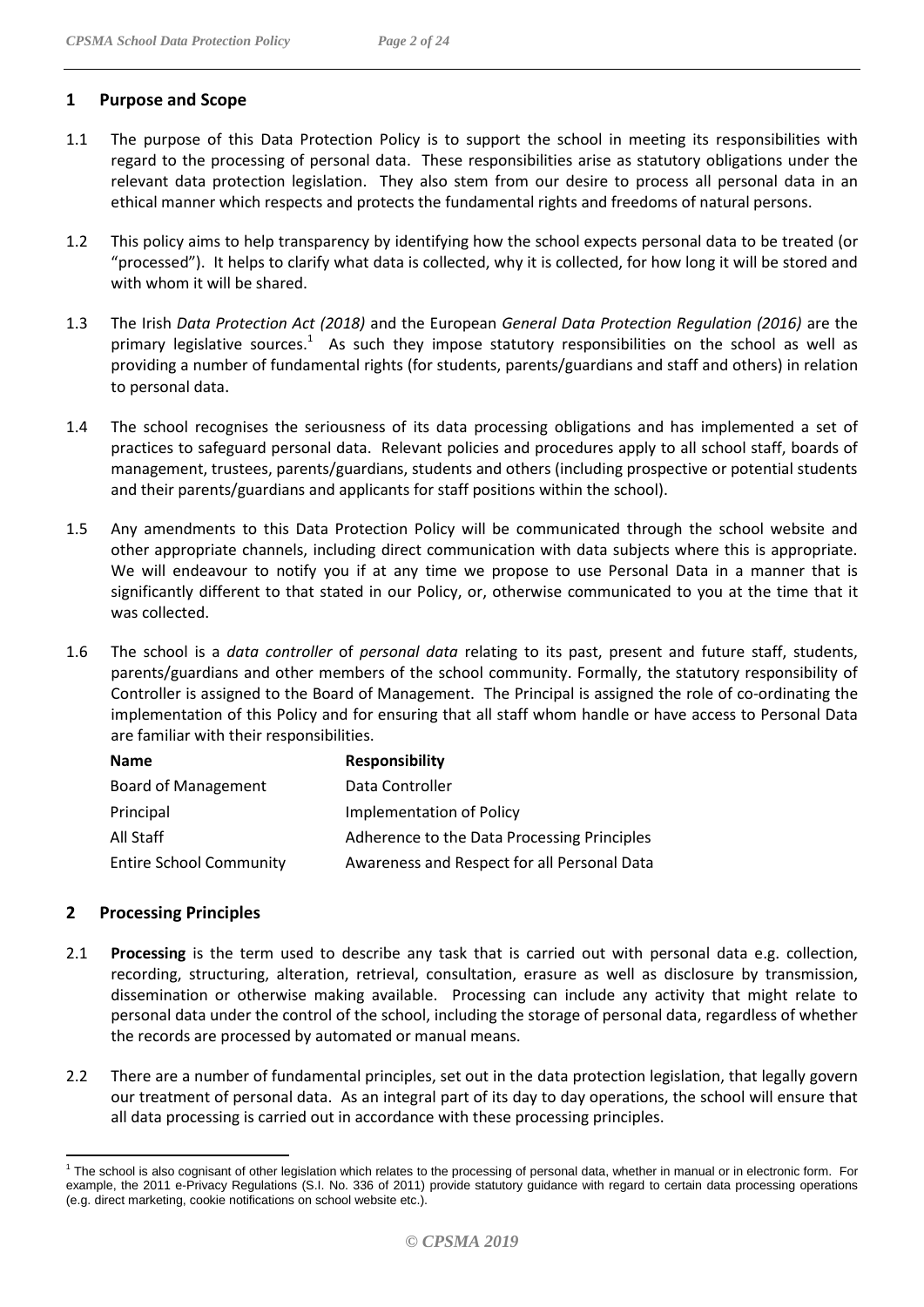- (i) processed lawfully, fairly and in a transparent manner (**lawfulness, fairness and transparency**);
- (ii) collected for specified, explicit and legitimate purposes and not further processed in a manner that is incompatible with those purposes; further processing for archiving purposes in the public interest, scientific or historical research purposes or statistical purposes shall not be considered to be incompatible with the initial purposes **(purpose limitation)**;
- (iii) adequate, relevant and limited to what is necessary in relation to the purposes for which they are processed (**data minimisation**);
- (iv) accurate and, where necessary, kept up to date; every reasonable step must be taken to ensure that personal data that are inaccurate, having regard to the purposes for which they are processed, are erased or rectified without delay (**accuracy**);
- (v) lept for no longer than is necessary for the purposes for which the personal data are processed<sup>2</sup>; (**storage limitation**);
- (vi) processed in a manner that ensures appropriate security of the personal data, including protection against unauthorised or unlawful processing and against accidental loss, destruction or damage, using appropriate technical or organisational measures (**integrity and confidentiality**).
- 2.4 GDPR also establishes **Accountability** as a core data processing principle. This places a statutory responsibility on the school, as Data Controller, to be able to demonstrate compliance with the other principles i.e. the 6 data processing principles set out in the previous paragraph (2.3 above).

#### <span id="page-2-0"></span>**3 Lawful Basis for Processing Personal Data**

- 3.1 Whenever the school is processing personal data, all of the principles listed in the previous section(s), must be obeyed. In addition, at least one of the following bases (GDPR Article 6) must apply if the processing is to be lawful,
	- (i) compliance with a legal obligation
	- (ii) necessity in the public interest
	- (iii) legitimate interests of the controller
	- (iv) contract
	- (v) consent

- (vi) in vital interests of the data subject
- 3.2 When processing **special category personal data**, the school will ensure that it has additionally identified an appropriate lawful basis under GDPR Article  $9.^3$  Special categories of personal data are those revealing racial or ethnic origin, political opinions, religious or philosophical beliefs, or trade union membership, and the processing of genetic data, biometric data for the purpose of uniquely identifying a natural person, data concerning health or data concerning a natural person's sex life or sexual orientation.

 $2$  Data may be stored for longer periods if being processed for archiving purposes in the public interest, scientific or historical research purposes or statistical purposes (subject to appropriate technical and organisational measures required to safeguard the rights and freedoms of the data subject).

<sup>&</sup>lt;sup>3</sup> GDPR Article 9 sets out the lawful bases that apply to the processing of special categories of personal data.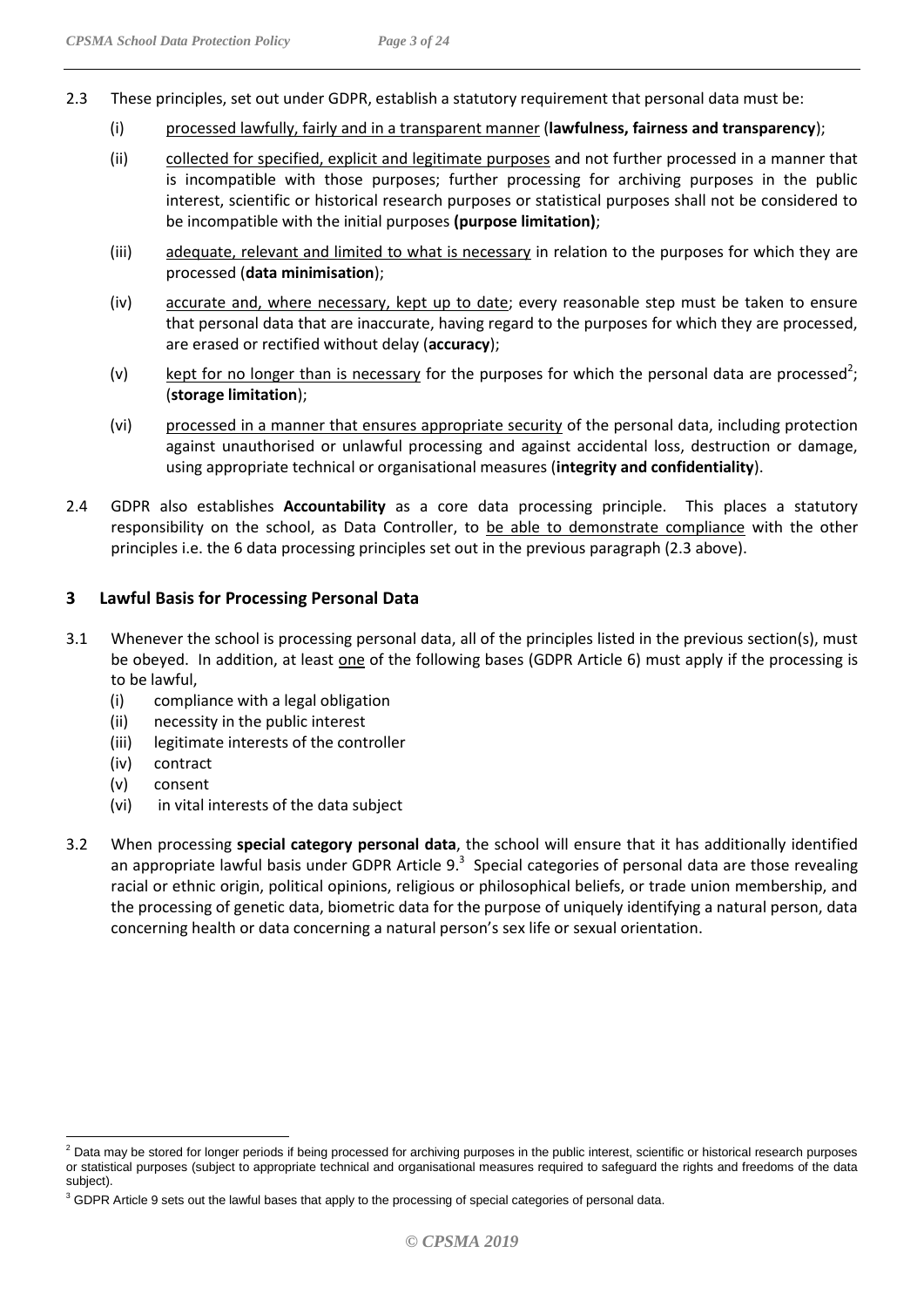#### <span id="page-3-0"></span>**4 Processing Activities Undertaken by the School**

- 4.1 **Record of Processing Activities** This policy sets out the purposes for which the school collects and uses personal data for each of the various categories of data held (student, staff, parent, etc).
- 4.2 **Student Records** The purposes for processing student personal data include the following: 4
	- (i) to provide information prior to application/enrolment;
	- (ii) to determine whether an applicant satisfies the school's admission criteria;
	- (iii) to comprehend the educational, social, physical and emotional needs of the student;
	- (iv) to deliver an education appropriate to the needs of the student;
	- $(v)$  to ensure that any student seeking an exemption from Irish meets the criteria;
	- (vi) to ensure that students benefit from relevant additional educational or financial supports;
	- (vii) to contact parents/guardians in case of emergency or in the case of school closure;
	- (viii) to monitor progress and to provide a sound basis for advising students and parents/guardians;
	- (ix) to inform parents/guardians of their child's educational progress etc.;
	- (x) to communicate information about, and record participation in, school events etc.;
	- (xi) to compile yearbooks, establish a school website, and to keep a record of the history of the school;
	- (xii) to comply with legislative or administrative requirements;
	- (xiii) to furnish documentation/ information about the student to the Department of Education and Skills, the National Council for Special Education, TUSLA, and others in compliance with law and directions issued by government departments.
- 4.3 **Parent/Guardian Records** The school does not keep personal files for parents or guardians. However, information about, or correspondence with, parents may be held in the files for each student. This information shall be treated in the same way as any other information in the student file.
- 4.4 **Staff Records** As well as records for existing members of staff (and former members of staff), records may also relate to applicants applying for positions within the school, trainee teachers and teachers under probation. The purposes for which staff personal data is processed include the following:
	- (i) the management and administration of school business (now and in the future);
	- (ii) to facilitate the payment of staff, and calculate other benefits/ entitlements (including reckonable service for the purpose of calculation of pension payments, entitlements and/or redundancy payments where relevant);
	- (iii) to facilitate pension payments in the future;
	- (iv) human resources management;
	- (v) recording promotions made (documentation relating to promotions applied for) and changes in responsibilities etc.;
	- (vi) to enable the school to comply with its obligations as an employer including the preservation of a safe, efficient working and teaching environment (including complying with its responsibilities under the *Safety, Health and Welfare at Work Act. 2005*);
	- (vii) to enable the school to comply with requirements set down by the Department of Education and Skills, the Revenue Commissioners, the National Council for Special Education, TUSLA, the HSE, and any other governmental, statutory and/or regulatory departments and/or agencies;
	- (viii) for compliance with legislation relevant to the school.

 $\overline{a}$ <sup>4</sup> Appendix 5 sets out the type of personal data being processed by the school and the purposes for which this data is being processed. This list is likely to be subject to revision from time to time. For example, changes in curriculum or legislation may require adjustments in the personal data processing.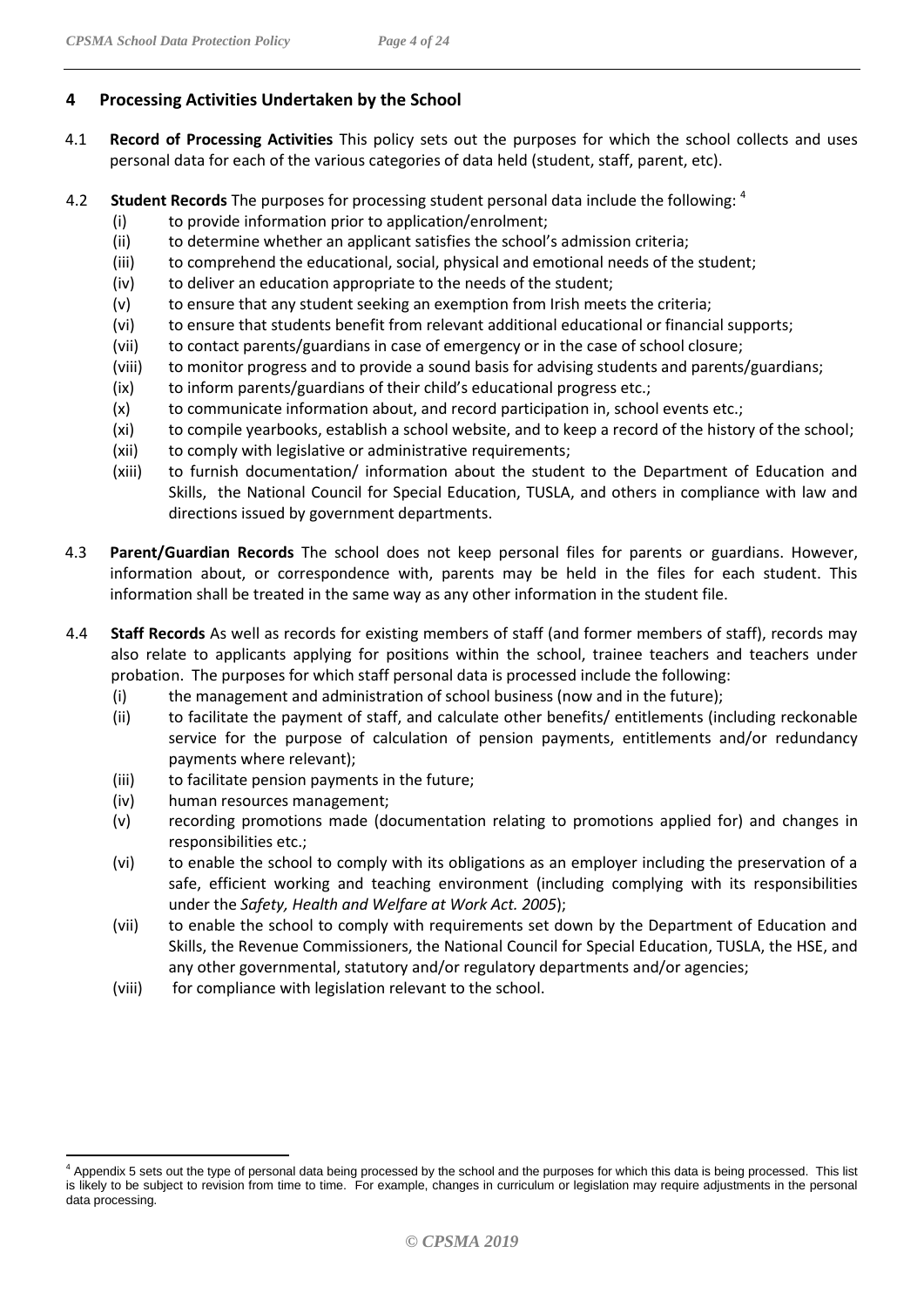- 4.5 **Board of Management Records** Board of Management records are kept in accordance with the Education Act 1998 and other applicable legislation. Minutes of Board of Management meetings record attendance, items discussed and decisions taken. Board of Management business is considered confidential to the members of the Board.
- 4.6 **Financial Records** This information is required for routine management and administration of the school's financial affairs, including the payment of fees, invoices, the compiling of annual financial accounts and complying with audits and investigations by the Revenue Commissioners.
- 4.7 **CCTV Records** The school processes personal data in the form of recorded CCTV images. We use CCTV for the following purposes:
	- (i) to secure and protect the school's premises and assets;
	- (ii) to deter crime and anti-social behaviour;
	- (iii) to assist in the investigation, detection, and prosecution of offences;
	- (iv) to monitor areas in which cash and/or goods are handled;
	- (v) to deter bullying and/or harassment;
	- (vi) to maintain good order and ensure the school's Code of Behaviour is respected;
	- (vii) to provide a safe environment for all staff and students;
	- (viii) for the taking and defence of litigation;
	- (ix) for verification purposes and for dispute-resolution, particularly in circumstances where there is a dispute as to facts and where the recordings may be capable of resolving that dispute.

#### <span id="page-4-0"></span>**5 Recipients**

5.1 **Recipients** These are defined as organisations and individuals to whom the school transfers or discloses personal data. Recipients may be data controllers, joint controllers or processors. A list of the categories of recipients used by the school is provided in the appendices (Appendix 3). This list may be subject to change from time to time.

#### 5.2 **Data Sharing Guidelines**

- (i) From time to time the school may disclose Personal Data to third parties, or allow third parties to access specific Personal data under its control. An example could arise should Gardaí submit a valid request under Section 41(b) of the Irish Data Protection Act which allows for *processing necessary and proportionate for the purposes of preventing, detecting, investigating or prosecuting criminal offences.*
- (ii) In all circumstances where personal data is shared with others, the school will ensure that there is an appropriate lawful basis in place (GDPR Articles 6, 9 as appropriate). We will not share information with anyone without consent unless another lawful basis allows us to do so.
- (iii) Most data transfer to other bodies arises as a consequence of legal obligations that are on the school, and the majority of the data recipients are Controllers in their own right, for example, the Department of Education and Skills. As such their actions will be governed by national and European data protection legislation as well their own organisational policies.<sup>5</sup>
- (iv) Some of the school's operations require support from specialist service providers. For example, the school may use remote IT back-up and restore services to maintain data security and integrity. In cases such as these, where we use specialist data processors, we will ensure that the appropriate security guarantees have been provided and that there is a signed processing agreement in place.

 $\overline{a}$ <sup>5</sup> The Data Protection Policy of the Department of Education and Skills can be viewed on its website (www.education.ie).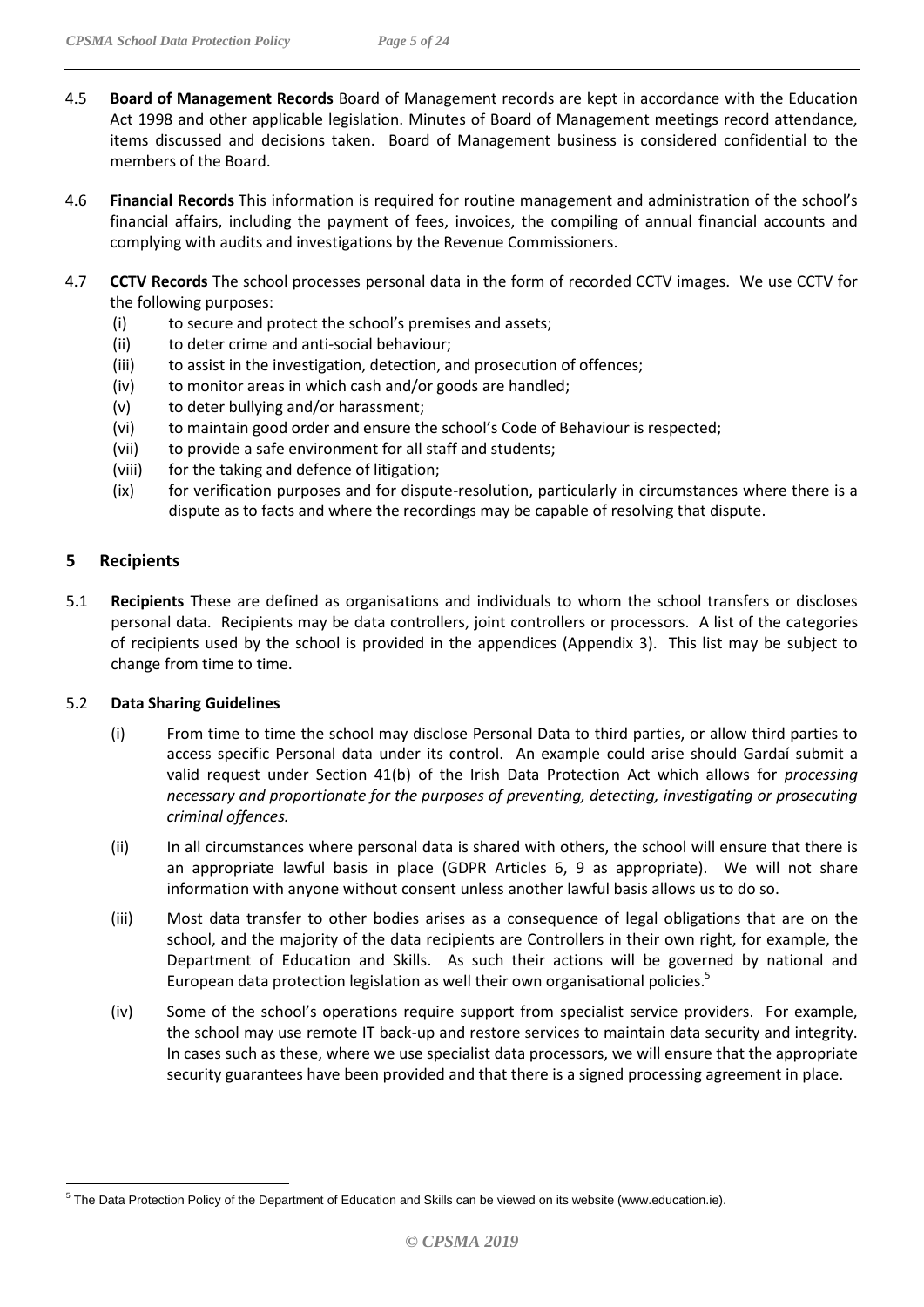#### <span id="page-5-0"></span>**6 Personal Data Breaches**

6.1 **Definition of a Personal Data Breach** A personal data breach is defined as a breach of security leading to the accidental or unlawful destruction, loss, alteration, unauthorised disclosure of, or access to, personal data transmitted, stored or otherwise processed.

#### 6.2 **Consequences of a Data Breach**

- (i) A breach can have a significant adverse effect on individuals, which can result in physical, material or non-material damage. This can include discrimination, identity theft or fraud, financial loss, damage to reputation, loss of confidentiality etc. Children, because of their age, may be particularly impacted.
- (ii) In addition to any detrimental impact on individual data subjects, a data breach can also cause serious damage to the school. This can include reputational damage as well as exposing the school to other serious consequences, including civil litigation.
- (iii) It should be noted the consequences of a data breach could include disciplinary action, criminal prosecution and financial penalties or damages for the school and participating individuals.<sup>6</sup>

#### 6.3 **Responding to a Data Breach**

- (i) The school will always act to prioritise and protect the rights of those individuals whose personal data is affected.
- (ii) As soon as the school becomes aware that an incident has occurred, measures will be taken to assess and address the breach appropriately, including actions to mitigate any possible adverse effects.
- (iii) Where the school believes that there is a risk to the affected individuals, the school will (within 72 hours of becoming aware of the incident) submit a report to the Data Protection Commission.
- (iv) Where a breach is likely to result in a high risk to the affected individuals, the school will inform those individuals without undue delay.

#### <span id="page-5-1"></span>**7 Data Subject Rights**

- 7.1 **Your Rights** Personal Data will be processed by the school in a manner that is respectful of the rights of data subjects. Under GDPR these include<sup> $\prime$ </sup>
	- (i) the right to information
	- (ii) the right of access
	- (iii) the right to rectification
	- (iv) the right to erasure ("right to be forgotten")
	- (v) the right to restrict processing
	- (vi) the right to data portability
	- (vii) the right to object
	- (viii) the right not to be subject to automated decision making
	- (ix) the right to withdraw consent
	- (x) the right to complain.
- 7.2 **Right to be Informed** You are entitled to information about how your personal data will be processed. We address this right primarily through the publication of this Data Protection Policy. We also publish additional privacy notices/statements which we provide at specific data collection times, for example, our Website Data Privacy Statement is available to all users of our website. Should you seek further clarification, or information that is not explicit in our Policy or Privacy Statements, then you are requested to forward your query to the school.

<sup>&</sup>lt;sup>6</sup> The Data Protection Act 2018 established a number of offences whereby breaches of the Act can result in fines and/or imprisonment.

<sup>&</sup>lt;sup>7</sup> For further information on your rights see www.GDPRandYOU.ie.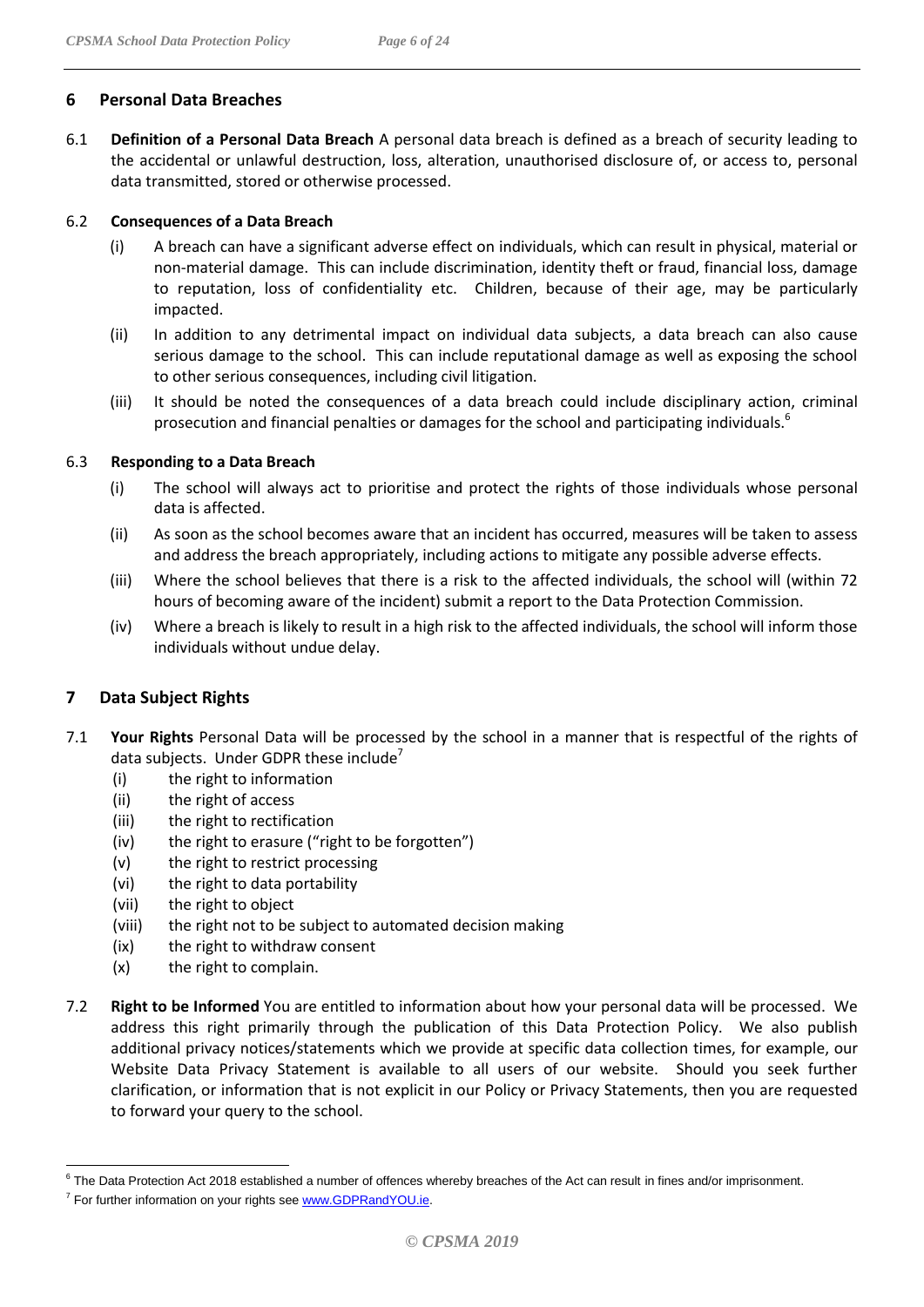- 7.3 **Right of Access** You are entitled to see any information we hold about you. The school will, on receipt of a request from a data subject, confirm whether or not their personal data is being processed. In addition, a data subject can request a copy of their personal data. The school in responding to a right of access must ensure that it does not adversely affect the rights of others.
- 7.4 **Right to rectification** If you believe that the school holds inaccurate information about you, you can request that we correct that information. The personal record may be supplemented with additional material where it is adjudged to be incomplete.
- 7.5 **Right to be forgotten** Data subjects can ask the school to erase their personal data. The school will act on such a request providing that there is no compelling purpose or legal basis necessitating retention of the personal data concerned.
- 7.6 **Right to restrict processing** Data subjects have the right to seek a restriction on the processing of their data. This restriction (in effect requiring the controller to place a "hold" on processing) gives an individual an alternative to seeking erasure of their data. It may also be applicable in other circumstances such as where, for example, the accuracy of data is being contested.
- 7.7 **Right to data portability** This right facilitates the transfer of personal data directly from one controller to another. It can only be invoked in specific circumstances, for example, when processing is automated and based on consent or contract.
- 7.8 **Right to object** Data subjects have the right to object when processing is based on the school's legitimate interests or relates to a task carried out in the public interest (e.g. the processing of CCTV data may rely on the school's legitimate interest in maintaining a safe and secure school building). The school must demonstrate compelling legitimate grounds if such processing is to continue.
- 7.9 **Right not to be subject to automated decision making** This right applies in specific circumstances (as set out in GDPR Article 22).
- 7.10 **Right to withdraw consent** In cases where the school is relying on consent to process your data, you have the right to withdraw this at any time, and if you exercise this right, we will stop the relevant processing.
- 7.11 **Limitations on Rights** While the school will always facilitate the exercise of your rights, it is recognised that they are not unconditional: the school may need to give consideration to other obligations.<sup>8</sup>

#### 7.12 **Right to Complain**

- (i) If you are concerned about how your personal data is being processed, then please address these concerns in the first instance to the Principal who is responsible for operational oversight of this policy.<sup>9</sup>
- (ii) A matter that is still unresolved may then be referred to the school's Data Controller (i.e., the Board of Management) by writing to the Chairperson c/o school.
- (iii) Should you feel dissatisfied with how we have addressed a complaint or concern that you have raised, you have the right, as data subject, to bring the matter to the attention of the Irish Data Protection Commission.

<sup>&</sup>lt;sup>8</sup> See GDPR Articles 12-23 for a full explanation of subject rights and their application.

<sup>&</sup>lt;sup>9</sup> Parents/Guardians may also, where applicable, have the option of invoking the school's formal complaints procedure (available from school).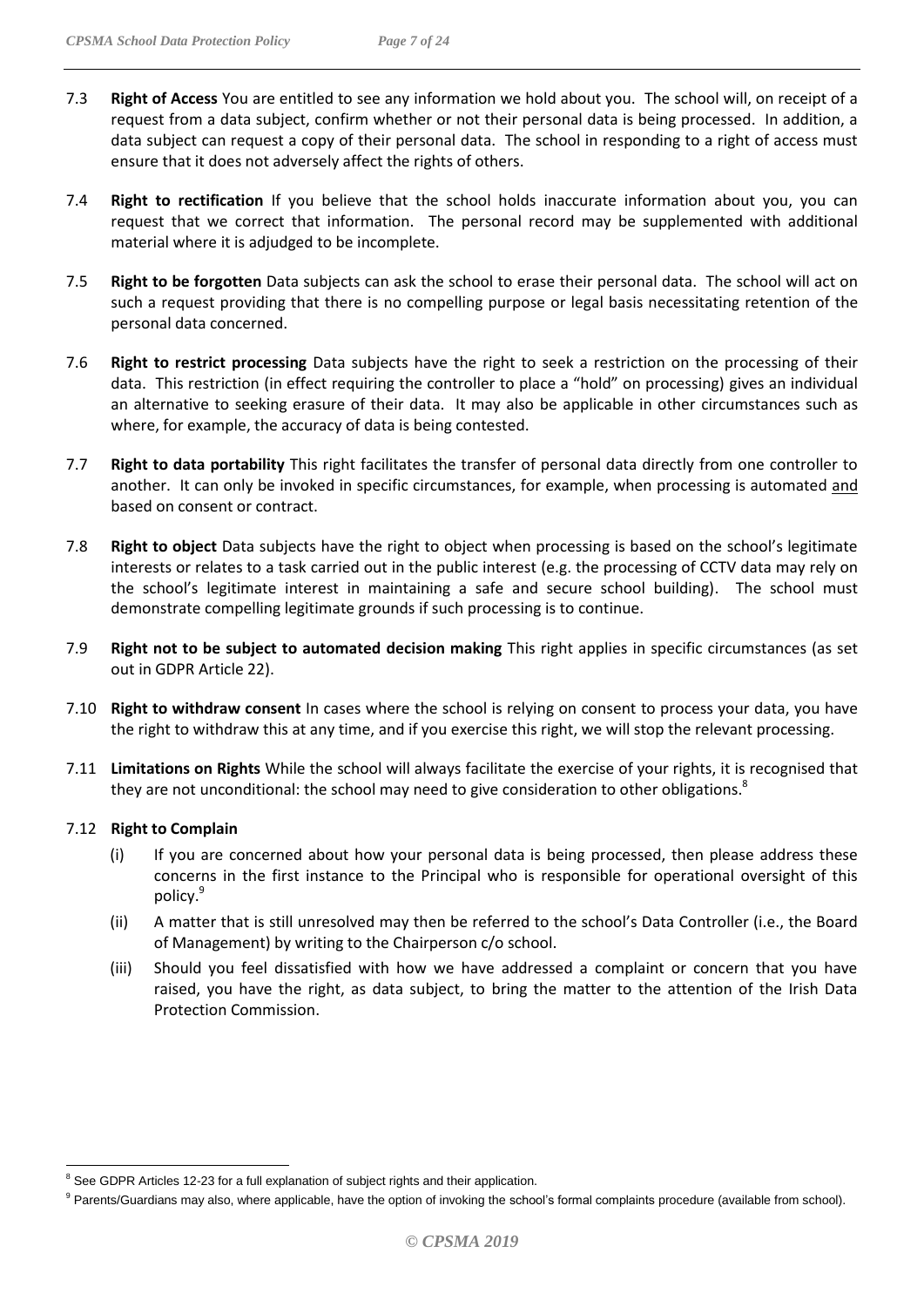| Telephone      | +353 57 8684800            |
|----------------|----------------------------|
|                | +353 (0) 761 104 800       |
| Lo Call Number | 1890 252 231               |
| Fax            | +353 57 868 4757           |
| E-mail         | info@dataprotection.ie     |
| Post           | Data Protection Commission |
|                | Canal House, Station Road  |
|                | Portarlington, Co. Laois   |
|                | <b>R32 AP23</b>            |
| Website        | www.dataprotection.ie      |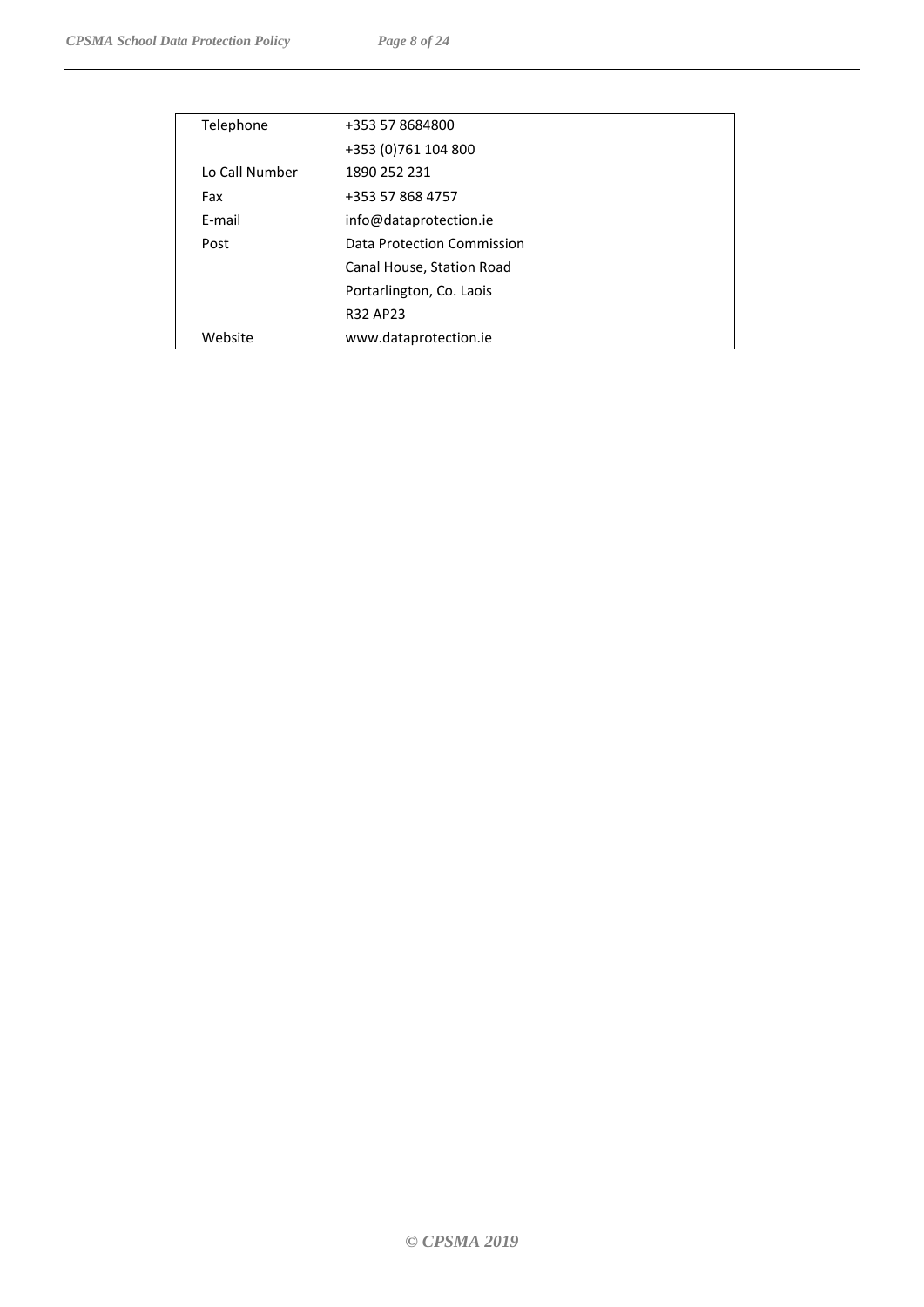# <span id="page-8-0"></span>**Appendix 1. GLOSSARY**

**Child:** - a person under the age of 18 years. Children are deemed as vulnerable under GDPR and merit specific protection with regard to their personal data, as they may be less aware of the risks, consequences and safeguards concerned and their rights in relation to the processing of personal data.

**Controller** or **Data Controller** - an entity or person who, alone or jointly with others, determines the purposes and means of the processing of personal data. In this policy, the data controller is the School.

**Consent** - any freely given, specific, informed and unambiguous indication of the data subject's wishes by which he or she, by a statement or by a clear affirmative action, signifies agreement to the processing of personal data relating to him or her.

**Data Protection Commission:** - the national supervisory authority responsible for monitoring the enforcing the data protection legislation within Ireland. The DPC is the organisation to which schools as data controllers must notify data breaches where there is risk involved.

**Data Protection Legislation** – this includes (i) the General Data Protection Regulation (GDPR) - *Regulation (EU) 2016/679 on the protection of natural persons with regard to the processing of personal data and on the free movement of such data*, and (ii) the Irish Data Protection Act (2018). GDPR is set out in 99 separate *Articles*, each of which provides a statement of the actual law. The regulation also includes 171 Recitals to provide explanatory commentary.

**Data Subject:** - any living individual who is the subject of the Personal Data. i.e. one to whom the data relates either directly or indirectly.

**Data concerning health** - personal data related to the physical or mental health of a natural person, including the provision of health care services, which reveal information about his or her health status. This is an example of special category data (as is data concerning special education needs).

**Personal data** - any information relating to an identified or identifiable natural person (a "data subject"); an identifiable natural person is one who can be identified, directly or indirectly, in particular by reference to an identifier such as a name, an identification number, location data, an online identifier or to one or more factors specific to the physical, physiological, genetic, mental, economic, cultural or social identity of that natural person.

**Personal data breach** - a breach of security leading to the accidental or unlawful destruction, loss, alteration, unauthorised disclosure of, or access to, personal data transmitted, stored or otherwise processed.

**Processing** - any operation or set of operations which is performed on personal data or on sets of personal data, whether or not by automated means, such as collection, recording, organisation, structuring, storage, adaptation or alteration, retrieval, consultation, use, disclosure by transmission, dissemination or otherwise making available, alignment or combination, restriction, erasure or destruction.

**Processor** or **Data Processor** - person or entity who processes Personal Data on behalf of a Data Controller on the basis of a formal, written contract. (This does not include an employee of a controller who processes such data in the course of his or her employment).

**Profiling** - any form of automated processing of personal data intended to evaluate, analyse, or predict data subject behaviour.

**(Relevant) Filing System** - any set of information that is structured, either by reference to individuals, or by reference to criteria relating to individuals, in such a manner that specific information relating to an individual is readily retrievable.

**Special categories of data** - personal data revealing racial or ethnic origin, political opinions, religious or philosophical beliefs, or trade union membership, and the processing of genetic data, biometric data for the purpose of uniquely identifying a natural person, data concerning health or data concerning a natural person's sex life or sexual orientation.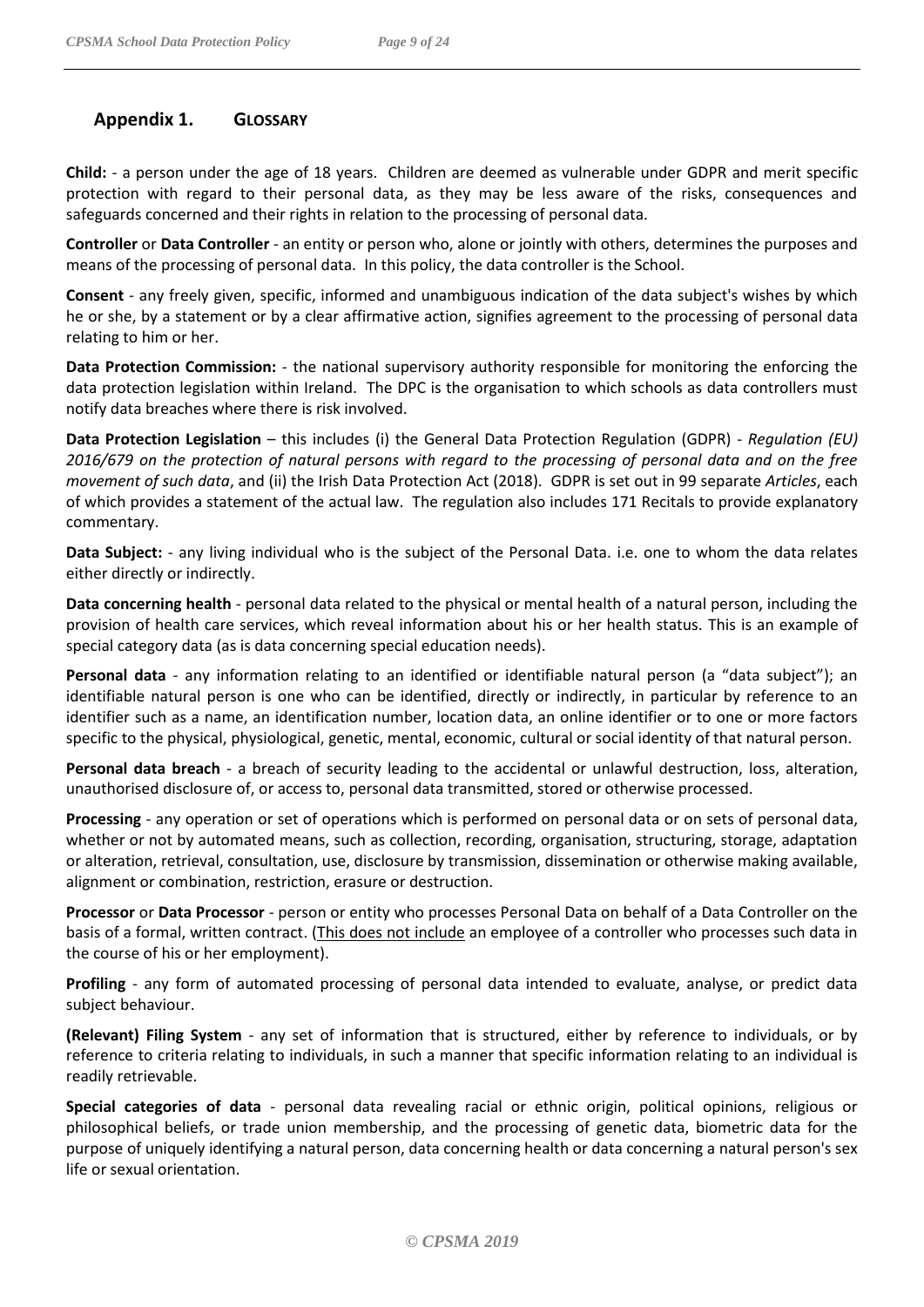#### <span id="page-9-0"></span>**Appendix 2. IMPLEMENTING THE DATA PROCESSING PRINCIPLES**

#### **1. Accountability**

- (i) Accountability means that compliance with the data protection legislation is recognised as an important Board of Management responsibility as well as one shared by each school employee and member of the wider school community.<sup>10</sup>
- (ii) Demonstrating Compliance Accountability imposes a requirement on the controller to demonstrate compliance with the other data processing principles (see Section 2 earlier: *Processing Principles*). This means that the school retains evidence to demonstrate the actions it has taken to comply with GDPR.
- (iii) School Policies An important way for the school to demonstrate accountability is through the agreement and implementation of appropriate policies. In addition to publishing a *Data Protection Policy* this may include developing other policies to address some or all of the following areas (i) CCTV (ii) Data Breaches (iii) Data Access Requests (iv) Record Storage and Retention (v) Data Processing Agreements.<sup>11</sup>
- (iv) Record of Processing Activities As a data controller the school is required to prepare a record of any processing activities (ROPA) that it undertakes. This record should include the following information (GDPR Article 30):
	- o the purposes of the processing;
	- o a description of the categories of data subjects and personal data;
	- o the categories of recipients to whom the personal data will be disclosed;
	- $\circ$  any transfers to a third country or international organisation, including suitable safeguards;
	- $\circ$  where possible, the envisaged time limits for erasure of the different categories of data;
	- $\circ$  where possible, a general description of the technical and organisational security measures.
- (v) Risk Assessment The school as data controller is required to consider any risks that may arise as a consequence of its processing activities. This assessment should consider both the likelihood and the severity of these risks and their potential impact on data subjects.<sup>12</sup>
- (vi) Data Protection Impact Assessment (DPIA) A DPIA is a type of risk assessment that is mandatory in specific circumstances (GDPR Article 35). The school will ensure that a DPIA is undertaken where this is appropriate, typically, where a new processing activity has the potential to have a high impact on individual privacy or rights. (The installation of an extensive CCTV system in a school is an example of a processing activity that might trigger the need for a Data Protection Impact Assessment.) The purpose of undertaking a DPIA is to ensure that any risks associated with the new processing activity are identified and mitigated in an appropriate manner.

The GDPR4schools.ie website identifies some of the GDPR Roles and Responsibilities held by different groups, namely (i) Board of Management (ii) Principal/Deputy Principal (iii) Teaching Staff (iv) Guidance & Medical Support (v) School Administration (vii) SNAs and (viii) Caretaker. These lists of responsibilities (provided in PDF format) can be shared out to help raise awareness amongst the school community.

<sup>&</sup>lt;sup>11</sup> All school policies need be applied in a manner that respects the principles, protocols and procedures inherent in the school's Data Protection strategy. Examples of relevant policies include (i) Acceptable Use Policy (ICT) (ii) Child Safeguarding Statement (iii) Code of Behaviour (iv) Policy on Special Education Needs (vi) Anti-Bullying Policy.

<sup>&</sup>lt;sup>12</sup> GDPR Recital 75: The risk to the rights and freedoms of natural persons, of varying likelihood and severity, may result from personal data processing which could lead to physical, material or non-material damage, in particular: where the processing may give rise to discrimination, identity theft or fraud, financial loss, damage to the reputation, loss of confidentiality of personal data protected by professional secrecy, unauthorised reversal of pseudonymisation, or any other significant economic or social disadvantage; where data subjects might be deprived of their rights and freedoms or prevented from exercising control over their personal data; where personal data are processed which reveal racial or ethnic origin, political opinions, religion or philosophical beliefs, trade union membership, and the processing of genetic data, data concerning health or data concerning sex life or criminal convictions and offences or related security measures; where personal aspects are evaluated, in particular analysing or predicting aspects concerning performance at work, economic situation, health, personal preferences or interests, reliability or behaviour, location or movements, in order to create or use personal profiles; where personal data of vulnerable natural persons, in particular of children, are processed; or where processing involves a large amount of personal data and affects a large number of data subjects.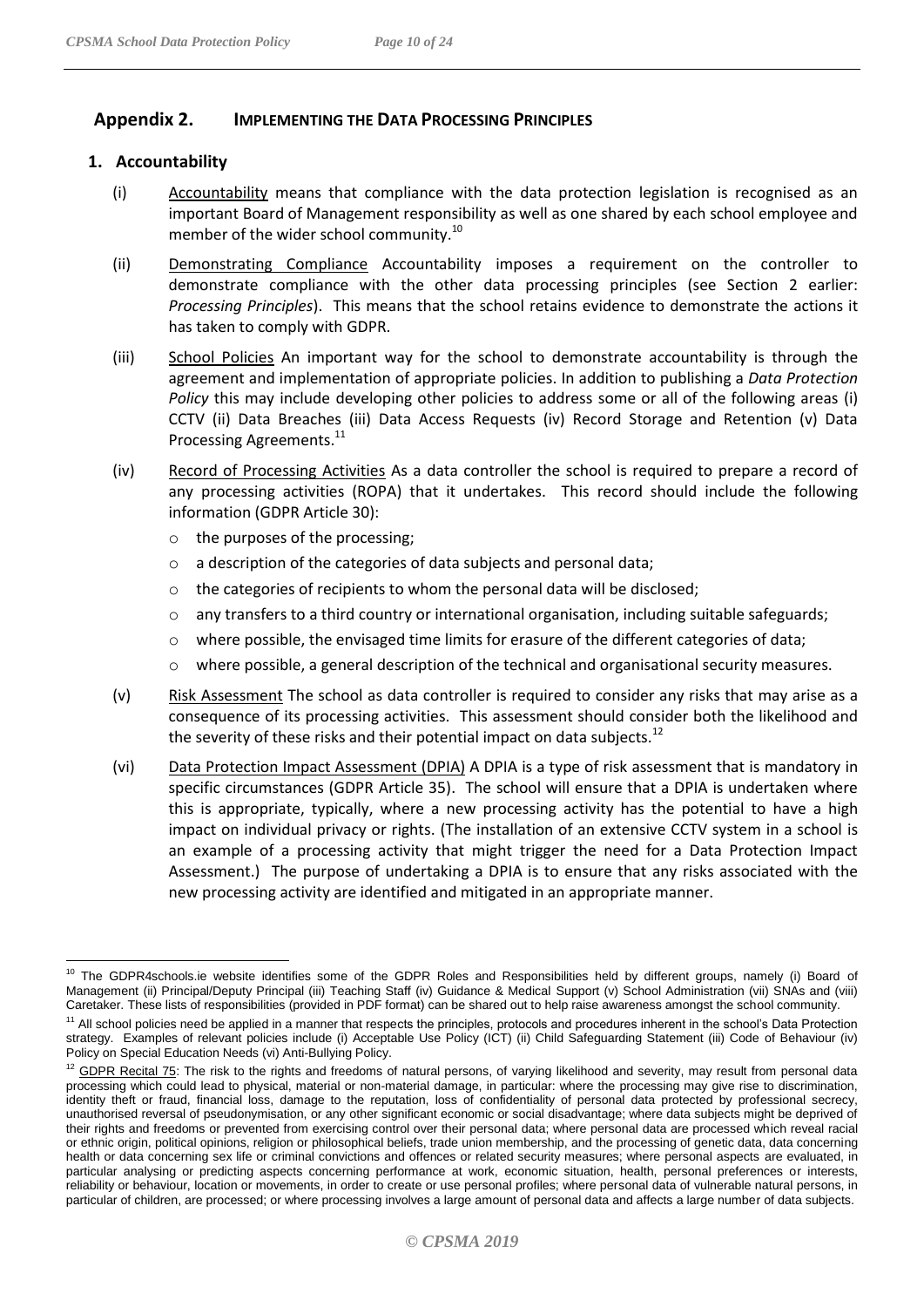- (vii) Security of Processing As a consequence of having assessed the risks associated with its processing activities, the school will implement appropriate *technical and organisational measures* to ensure a level of security appropriate to the risk. For example, these measures might include training of staff, establishment of password policies, protocols around device encryption, procedures governing access to special category data etc.
- (viii) Data Protection by Design The school aims to apply the highest standards in terms of its approach to data protection. For example, school staff will utilise a *Privacy by Design* approach when any activity that requires the processing of personal data is being planned or reviewed. This may mean implementing technical measures (e.g. security) and organisational measures (e.g. protocols and training).
- (ix) Data Protection by Default A *Privacy by Default* approach means that minimal processing of personal data is the school's default position. In practice this means that only essential data will be collected from data subjects and that within the school, access to this data will be carefully controlled and only provided to employees where this is appropriate and necessary.
- (x) Data Processing Agreements: the school will put written contracts in place with organisations that process data on its behalf (as required under GDPR Article 28).<sup>13</sup>
- (xi) Data Breach Records: the school will retain records that document its handling of any personal data breaches. These records will clearly set out the facts relating to any personal data breach, its effects and the remedial action taken.<sup>14</sup>
- (xii) Staff Awareness and Training All who are granted access to personal data that is under the control of the school have a duty to observe the data processing principles. The school will provide appropriate information, training and support so that staff may gain a clear understanding of these requirements.<sup>15</sup>

#### **2. Lawful Processing**

 $\overline{a}$ 

As part of its decision to collect, use or share personal data, the school as Controller will identify which of the lawful bases is applicable to each processing operation. In the absence of a lawful basis the personal data cannot be processed.

- (i) Many of school's data processing activities rely on legal obligations. These tasks are undertaken because the school must comply with Irish (or European) law<sup>16</sup>. For example, there is a legislative basis underpinning the sharing of specific student data with the Department of Education and Skills and other public bodies.
- (ii) Another set of data processing activities are undertaken in the public interest i.e. so that the school can operate safely and effectively. For example, an educational profile of the student (literacy competence, language spoken at home etc.) may help the school to target learning resources effectively for the benefit of the student.
- (iii) In some situations, for example the use of CCTV, the school may rely on its legitimate interests to justify processing. In such cases the specific legitimate interests (e.g. health and safety, crime prevention, protection of school property etc.) must be identified and notified to the data subjects<sup>17</sup>.

<sup>13</sup> A Data Processing Agreement may be provided as a set of agreed clauses or as an addendum to a broader *(Third Party) Service Agreement*.

<sup>&</sup>lt;sup>14</sup> These record-keeping requirements are detailed under GDPR Article 33(5). Documentation need to be retained in school setting out details of all data breaches that have occurred. This includes those that were adjudged not to require notification to the Data Protection Commission (in addition to data breaches that required formal DPC notification via https://forms.dataprotection.ie/report-a-breach-of-personal-data).

<sup>&</sup>lt;sup>15</sup> All current and former employees of the school may be held accountable in relation to data processed by them during the performance of their duties. For example, employees acting in breach of the Data Protection Act 2018 could, in certain circumstances, be found to have committed a criminal offence.

<sup>16</sup> For example, the *Education Act 1998*, the *Education (Welfare) Act 2000* & the *Education for Persons with Special Education Needs Act 2004*.

<sup>&</sup>lt;sup>17</sup> Data subjects have a right to object to processing that is undertaken based on legitimate interests. In such cases the Controller must demonstrate that there is an overriding need if the processing is to continue.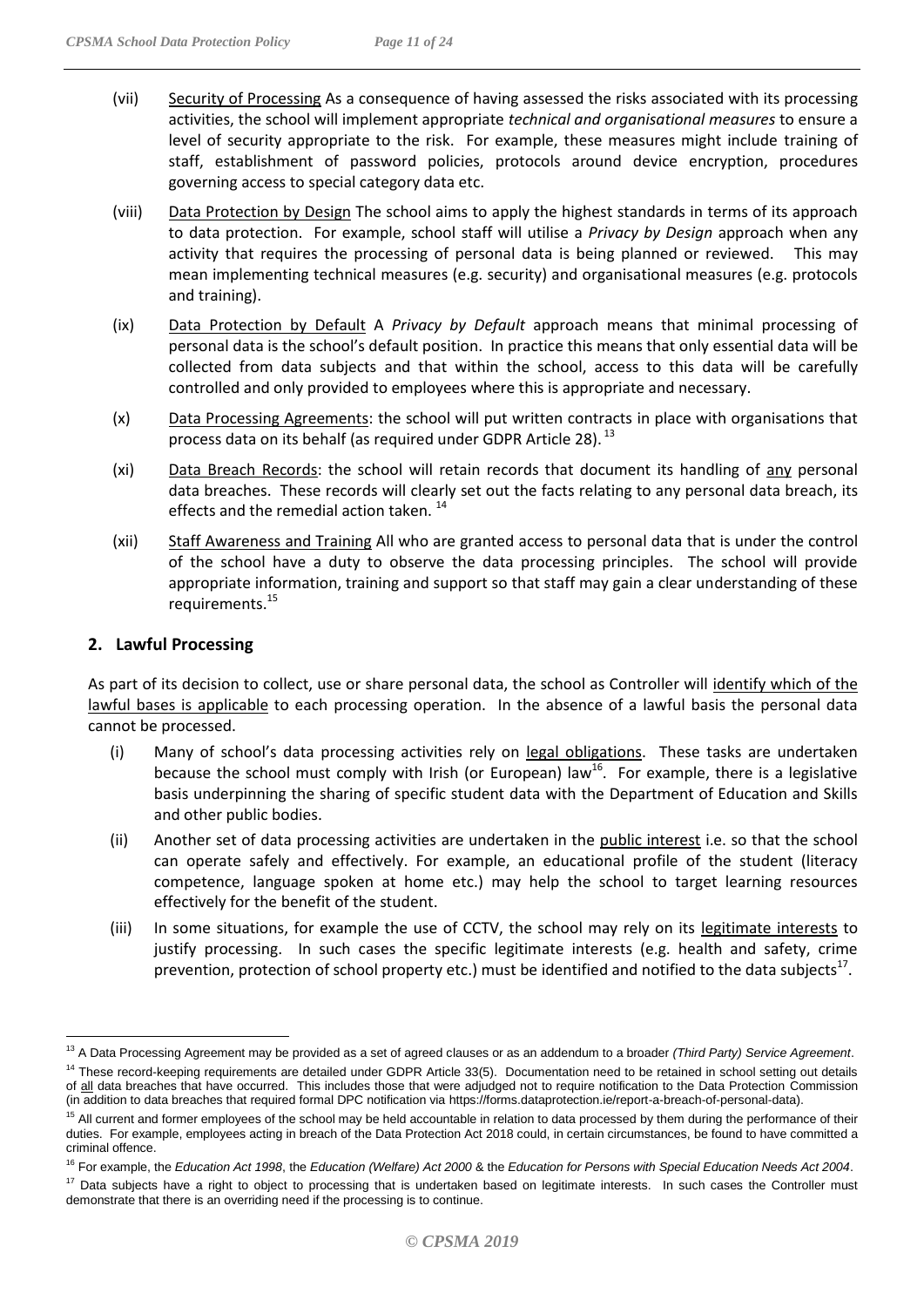- (iv) Contract will provide a lawful basis for some processing of data by the school. For example, the processing of some employee data may rely on this lawful basis.
- (v) There is also the possibility that processing can be justified in some circumstances to protect the Vital Interests of a data subject, or another person. For example, sharing some data subject data with emergency services might rely on this lawful basis.
- (vi) Finally there is the option of using a data subject's consent as the lawful basis for processing personal data. The school will not rely on consent as the basis for processing personal data if another lawful condition is more appropriate. Consent will usually be the lawful basis used by the school to legitimise the publication of student photographs in print publications and electronic media.

#### **3. Consent**

Where consent is relied upon as the appropriate condition for lawful processing, then that consent must be freely given, specific, informed and unambiguous. All of these conditions must be satisfied for consent to be considered valid. There are a significant number of restrictions around using consent.

- (i) A separate consent will be sought for each processing activity (together with appropriate guidance as necessary to ensure the data subject is informed).
- (ii) When asking for consent, the school will ensure that the request is not bundled together with other unrelated matters.
- (iii) Consent requires some form of clear affirmative action (Silence or a pre-ticked box is not sufficient to constitute consent). Consent can be provided by means of an oral statement.
- (iv) Consent must be as easy to withdraw as to give.
- (v) A record should be kept of how and when consent was given.
- (vi) The school will take steps to ensure the consent is always freely given i.e. that it represents a genuine choice and that the data subject does not feel under an obligation to consent to processing.
- (vii) If the consent needs to be explicit, this means the school must minimise any future doubt about its validity. This will typically require the school to request and store a copy of a signed consent statement.

#### **4. Special Category Data**

Some personal data is defined as Special Category Data and the processing of such data is more strictly controlled. In a school context this will occur whenever data that relates to Special Needs or Medical Needs is being processed. GDPR Article 9 identifies a limited number of conditions, one of which must be applicable if the processing of special category data is to be lawful.<sup>18</sup> Some of these processing conditions, those most relevant in the school context, are noted here.

- (i) Processing is necessary for reasons of substantial public interest on the basis of Union or Member State law. This condition could provide an appropriate basis for processing of data relating to employee and student health e.g. proportionate sharing of special category data to ensure the school is compliant with provisions in health, safety and welfare legislation.
- (ii) Processing is necessary for the assessment of the working capacity of an employee;....or for the provision of health or social care or treatment.. on the basis of Union or Member State law.
- (iii) Processing is based on Explicit Consent. Where a school is processing biometric data for identification purposes (e.g. facial image recognition or the use of fingerprint systems) it is unlikely that this processing will be justifiable on any lawful basis other than consent. (And, as a data subject should be able to withhold consent without suffering any detriment, the school will need to provide access to an alternative processing option which is not reliant on biometric data.)

 $\overline{a}$ <sup>18</sup> The Data Protection Act 2018 makes provision for some additional conditions that can legitimise the processing of special category data.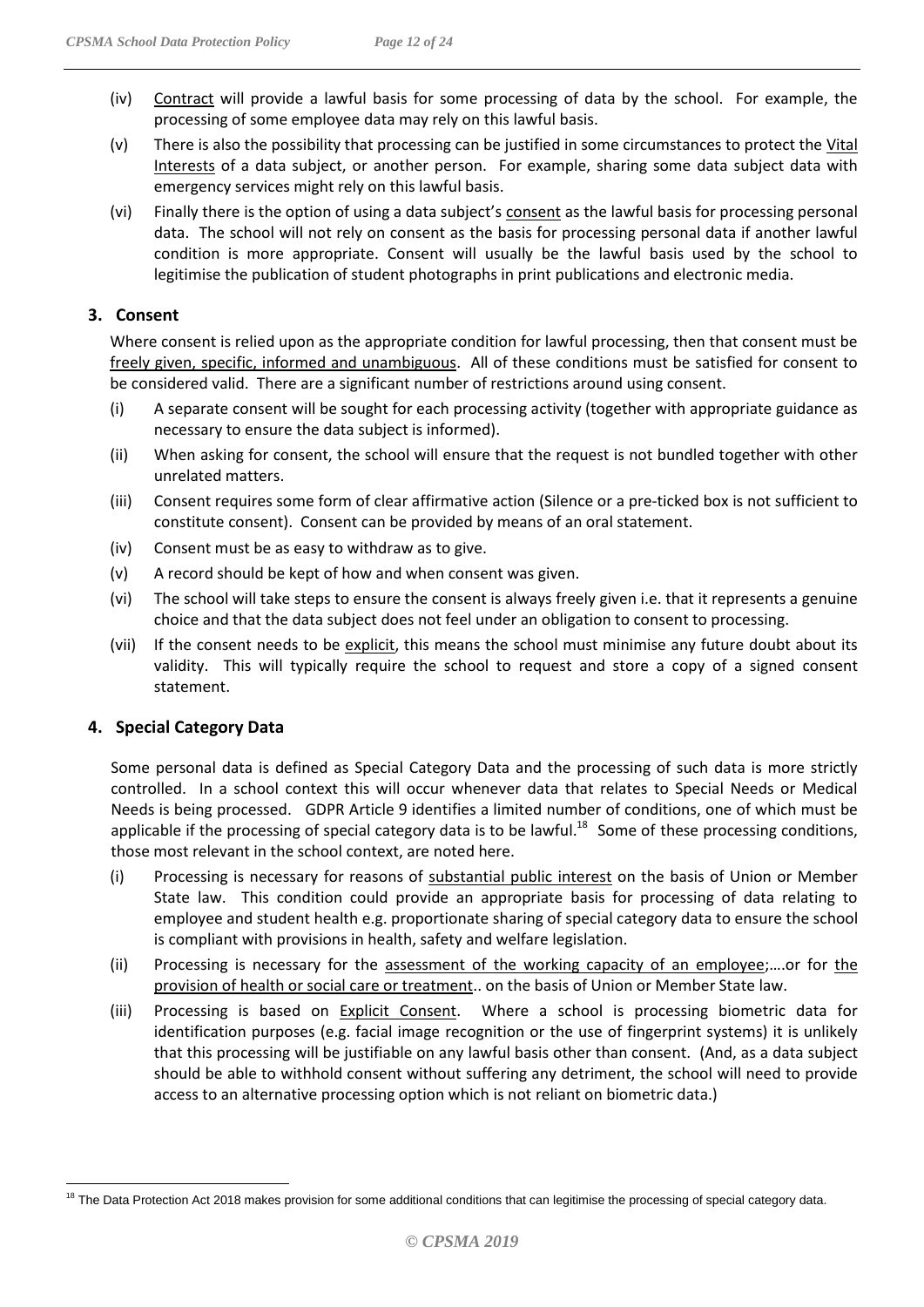#### **5. Transparency**

The school as Controller is obliged to act with *Transparency* when processing personal data. This requires the communication of specific information to individuals in advance of any processing of their personal data.<sup>19</sup>

- (i) Transparency is usually achieved by providing the data subject with a written document known as a *Privacy Notice* or a *Privacy Statement*.<sup>20</sup> This notice will normally communicate:
	- o the name of the controller and their contact details;
	- o the categories of personal data being processed;
	- o the processing purposes and the underlying legal bases;
	- o any recipients (i.e. others with whom the data is shared/disclosed);
	- o any transfers to countries outside the EEA (and safeguards used);
	- o the storage period (or the criteria used to determine this);
	- $\circ$  the rights of the data subject.<sup>21</sup>
- (ii) Transparency information should be provided in a manner that is concise and easy to understand. To best achieve this, the school may use a "layering" strategy to communicate information.<sup>22</sup> And, while a written *Privacy Notice* is the default mode, transparency information may also be communicated using other means, for example through the spoken word or through use of pictorial icons or video.
- (iii) Privacy statements (include those used on school websites) should be regularly reviewed to take account of any enhancements, new practices or additional services which involve the collection and use of personal data.

#### **6. Purpose Limitation**

- (i) Personal data stored by the school has been provided by data subjects for a specified purpose or purposes.<sup>23</sup> Data must not be processed for any purpose that is incompatible with the original purpose or purposes.<sup>24</sup>
- (ii) Retaining certain data (originally collected or created for a different purpose) with a view to adding to a school archive for public interest, scientific or historical research purposes or statistical purposes is acceptable subject to certain safeguards, most particularly the need to respect the privacy of the data subjects concerned.

#### **7. Data Minimisation**

As Controller, the school must ensure that personal data is adequate, relevant and limited to what is necessary in relation to the purposes for which they are processed. In practice, this principle has a number of important implications illustrated in the examples below.

<sup>&</sup>lt;sup>19</sup> GDPR Articles 13 (or 14)

<sup>20</sup> Other terms in common use include *Fair Processing Notice* and *Data Protection Notice*. Schools may prepare a number of different Privacy Notices for use in different contexts. For example, a *Website Privacy Notice*, may relate specifically to personal data that is collected via the school website.

<sup>&</sup>lt;sup>21</sup> In the interests of transparency, the school should ensure that its preferred route for a rights request is identified clearly in *Privacy Notices* and elsewhere e.g. *"A data subject wishing to make an access request should apply in writing to the Principal."* Notwithstanding this, school staff should be made aware that valid requests may be submitted in a variety of formats (i.e. not necessarily in writing).

<sup>&</sup>lt;sup>22</sup> For example, where the first point of contact is by telephone, this information could be provided during the telephone call with the data subject and they could be provided with the balance of the information required under Article 13 by way of further, different means, such as by sending a copy of the privacy policy by email and/or sending the data subject a link to the controller's layered online privacy statement/notice.

<sup>&</sup>lt;sup>23</sup> This purpose is usually communicated to data subjects at the time of collection through providing them with a Privacy Notice.

<sup>&</sup>lt;sup>24</sup> Data Protection Commission: Any use or disclosure must be necessary for the purpose(s) or compatible with the purpose(s) for which you *collect and keep the data. You should ask yourself whether the data subject would be surprised to learn that a particular use of or disclosure of their data is taking place.*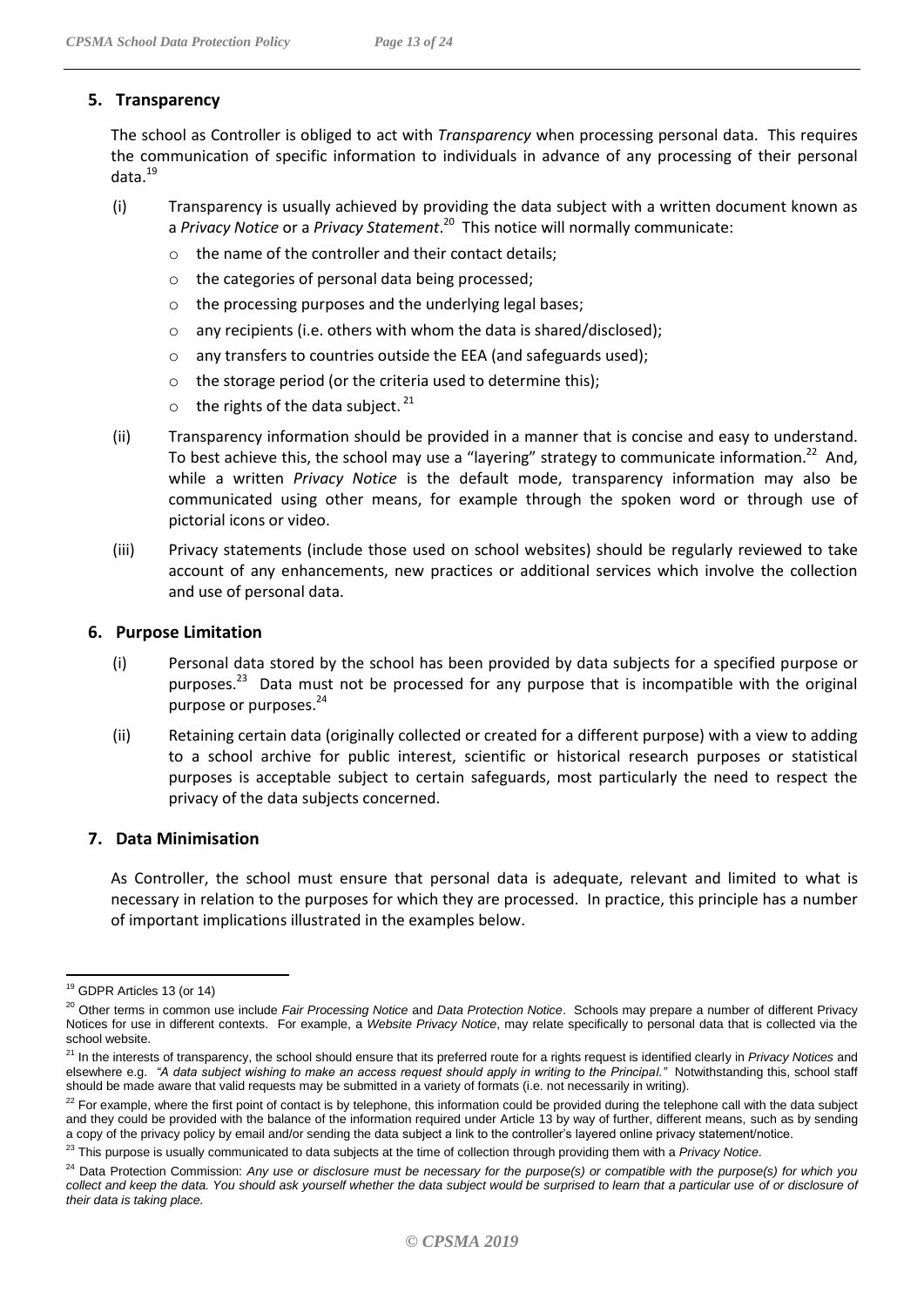- (i) The school should ensure, when data is being collected from data subjects, that this is limited to what is necessary for the completion of the duties. For example, where information is being collecting from students and parents/guardians, as part of the admissions process, this should be limited to whatever information is needed to operate the admissions process. This means that it is usually not appropriate for the school to seek information about Special Education Needs (SEN) in order to decide whether a place should be offered.<sup>25</sup>
- (ii) Data minimisation also requires that the sharing of student data within the school should be carefully controlled. Members of staff may require varying levels of access to student data and reports. Access should be restricted to those who have a defined processing purpose. Staff will not access personal data unless processing is essential to deliver on their role within the school.
- (iii) School staff will necessarily create personal data in the course of their duties. However employees should ensure that this processing is necessary and appropriate. For example, while it will often be necessary for school staff to communicate information to each other by email, consideration should be given, on a case by case basis, as to whether it is necessary for personal data to be included in these communications.
- (iv) Data sharing with external recipients should be continuously reviewed to ensure it is limited to that which is absolute necessary. This may mean, for example, that when the school is seeking professional advice, no personal data will be included in communications unless the disclosure of this information is essential.

#### **8. Storage Limitation**

Personal data is kept in a form which permits the identification of data subjects for no longer than is necessary for the purposes for which it is being processed. Some personal data may be stored for longer periods insofar as the data is being processed solely for archiving purposes in the public interest, scientific or historical research purposes or statistical purposes.

- (i) When deciding on appropriate retention periods, the school's practices will be informed by advice published by the relevant bodies (notably the Department of Education and Skills, the Data Protection Commission, and the school management advisory bodies $^{26}$ ).
- (ii) When documentation or computer files containing personal data are no longer required, the information is disposed of in a manner that respects the confidentiality of the data.
- (iii) Data subjects are free to exercise a "right to erasure" at any time (also known as the "right to be forgotten", see *Data Subject Rights*).
- (iv) Data should be stored in a secure manner that recognises controller obligations under GDPR and the Data Protection Act. This requires the school for example, to implement appropriate technical and organisational measures to ensure a level of security appropriate to the risk.

#### **9. Integrity and Confidentiality**

 $\overline{a}$ 

Whenever personal data is processed by the school, technical and organisational measures are implemented to safeguard the privacy of data subjects. The school as controller is obliged to take its security responsibilities seriously, employing the most appropriate physical and technical measures, including staff training and awareness. These security procedures should be subject to regular review.

(i) School employees are required to act at all times in a manner that helps to maintain the confidentiality of any data to which they have access. Guidance and training are important to help identify and reinforce appropriate protocols around data security.

<sup>&</sup>lt;sup>25</sup> SEN data may be sought where the processing of such data is necessary as part of the Admissions Policy. For example, SEN data may be required to consider whether the student fulfils the criteria for admission to a special education needs unit within a mainstream school.

<sup>&</sup>lt;sup>26</sup> see <http://www.dataprotectionschools.ie/en/Data-Protection-Guidelines/Records-Retention/>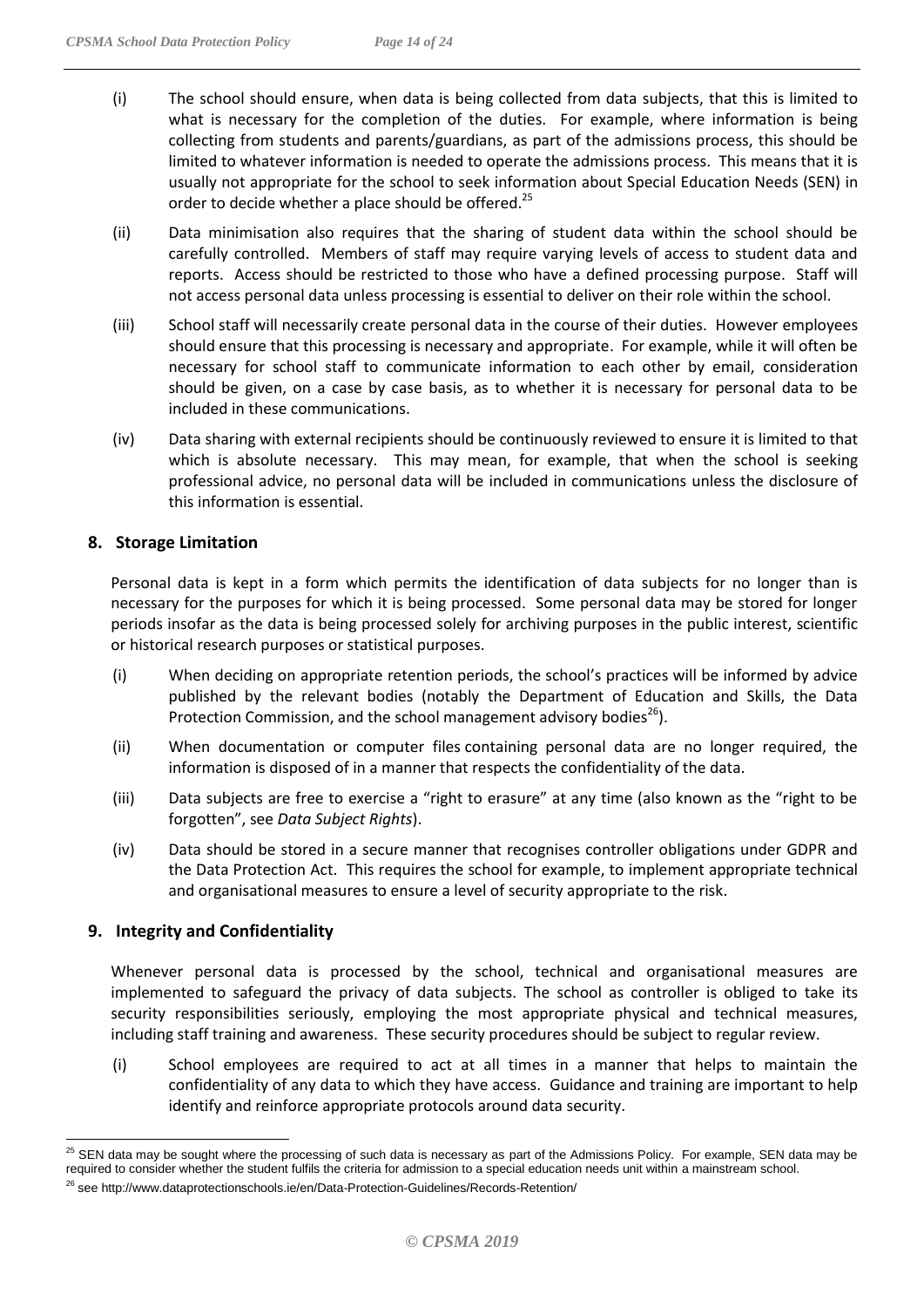- (ii) The school is legally required to consider the risks to the data subject when any processing of personal data is taking place under its control. Any Risk Assessment should take particular account of the impact of incidents such as accidental or unlawful destruction, loss, alteration, or unauthorised disclosure of, or access to, the personal data.
- (iii) As well considering the potential severity of any data incident, a risk assessment should also consider the likelihood of any incident occurring. In this way risks are evaluated on the basis of an objective assessment, by which it is established whether the data processing operations involve a risk or a high risk. $27$
- (iv) The follow-on from any risk assessment is for the school to implement appropriate technical and organisational measures that ensure a level of security appropriate to the risk. *These measures should ensure an appropriate level of security, including confidentiality, taking into account the state of the art and the costs of implementation in relation to the risks and the nature of the personal data to be protected (GDPR Recital 83).*
- (v) As well as processing activities undertaken by staff, the school must also consider the risks associated with any processing that is being undertaken on behalf of the school by other individuals or organisations (Data Processors). Only processors who provide sufficient guarantees about the implementation of appropriate technical and organisational measures can be engaged.
- (vi) The important contribution that organisational policies can make to better compliance with the Accountability principle was previously highlighted. Similarly, the implementation of agreed policies and protocols around data security is very helpful. Some possible areas are listed below.
	- o School ICT policy
	- o Acceptable User Polices for employees, board members, students etc
	- o Accessing school data from home
	- o Password policy
	- o Use of staff personal devices in school
	- o Use of school devices outside school
	- o Bring Your Own Device Policy
	- o Social Media Policy
	- o Mobile phone code
	- o Apps

 $^{27}$  The likelihood and severity of the risk to the rights and freedoms of the data subject should be determined by reference to the nature, scope, context and purposes of the processing. Risk should be evaluated on the basis of an objective assessment, by which it is established whether data processing operations involve a risk or a high risk (GDPR Recital 76).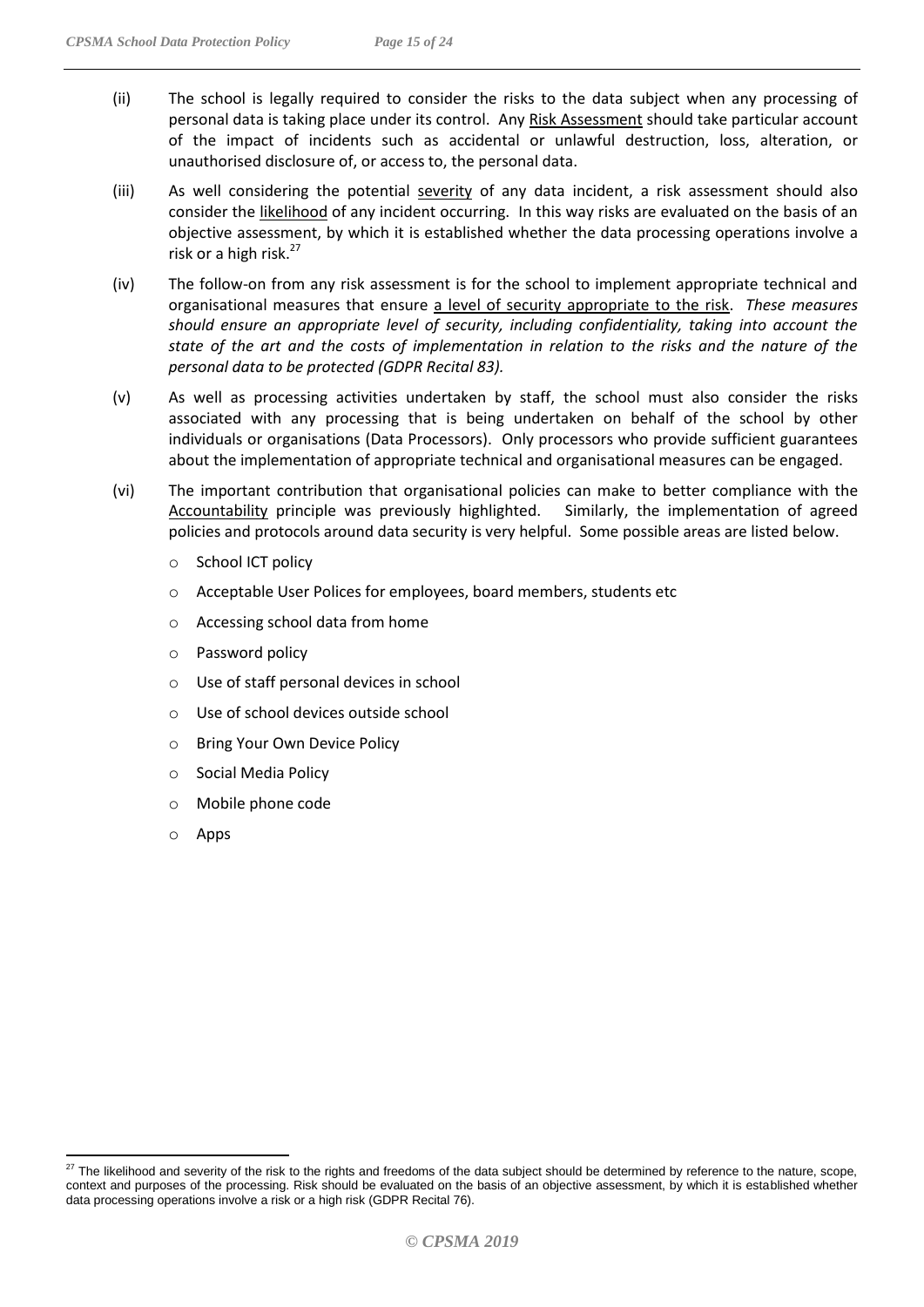## <span id="page-15-0"></span>**Appendix 3. CATEGORIES OF RECIPIENTS**

**Department of Education and Skills (DES)** Our school is required to provide student data to the *Department of Education and Skills (DES).* This transfer of data is primarily made at the beginning of each academic year ("October Returns") using a secure Primary Online Database (POD) system. The October Returns contain individualised data such as PPS number which acts as an identifier to validate that the data belongs to a recognised student.<sup>28</sup> The DES has published a "Fair Processing Notice" to explain how the personal data of students is processed.<sup>29</sup>

**Student support and welfare** student data may be shared with a number of public state bodies including *National Educational Psychological Service* (NEPS psychologists support schools and students); *National Council for Special Education* (the NCSE role is to support schools and students with special education needs); *National Education Welfare Board* (the school is required to share student attendance with the NEWB).

**Legal requirements** where appropriate, particularly in relation to Child Protection and safeguarding issues, the school may be obliged to seek advice and/or make referrals to *Túsla.<sup>30</sup>* The school may share personal data with *An Garda Síochána* where concerns arise in relation to child protection. The school will also report matters of alleged criminal acts, criminal behaviour, criminal damage, etc., to allow prevention, detection and investigation of offences. Where there is a lawful basis for doing so, personal data may also be shared with the *Revenue Commissioners* and the *Workplace Relations Commission.*

**Insurance** data may be shared with the school's insurers where this is appropriate and proportionate. The school may also be obliged to share personal data with the *Health and Safety Authority*, for example, where this is required as part of an accident investigation.

**Professional Advisors** some data may be shared with legal advisors (solicitors, etc.), financial advisors (pension administrators, accountants, etc.) and others such as school management advisors; this processing will only take place where it is considered appropriate, necessary and lawful.

**Other schools** where the student transfers to *another educational body*, the school may be asked to supply certain information about the student, such as academic records etc. Note: Education Passport (6<sup>th</sup> Class Report) provided to post-primary school, after the post-primary school confirms enrolment. These protocols are set out in DES Circulars 0042/2015, 0034/2016 and Circular 0056/2011 (Initial Steps in the Implementation of the National Literacy and Numeracy Strategy).

**Voluntary Bodies** some personal data may be shared as appropriate with bodies such as the school's *Parents Association*. This data sharing will only take place where consent has been provided.

**Other not-for-profit organisations** limited data may be shared with recognised bodies who act to promote student engagement with co-curricular and other activities, competitions, recognition of achievements, etc. This would include bodies promoting participation in sports, arts, sciences, environmental and outdoor activities, etc. This data sharing will usually be based on consent.

 $\overline{a}$ <sup>28</sup> Where the October Returns include sensitive personal data regarding personal circumstances then explicit and informed consent for the transfer of this data may be sought from students/parents/guardians.

<sup>&</sup>lt;sup>29</sup> These can be found on www.education.ie (search for Circular Letter 0037/2016 in the "Circulars" section and Fair Processing Notice September 2015). The Department of Education and Skills transfers some student data to other government departments and other State bodies to comply with legislation, such as transfers to the Department of Social Protection pursuant to the Social Welfare Acts, transfers to the State Examinations Commission, transfers to the Educational Research Centre, and transfers to the Central Statistics Office pursuant to the Statistics Acts. The data will also be used by the DES for statistical, policy-making and research purposes. However the DES advises that it does not use individual data, but rather aggregated data is grouped together for these purposes.

<sup>&</sup>lt;sup>30</sup> Túsla, the Child and Family Agency, is the State agency responsible for improving wellbeing and outcomes for children.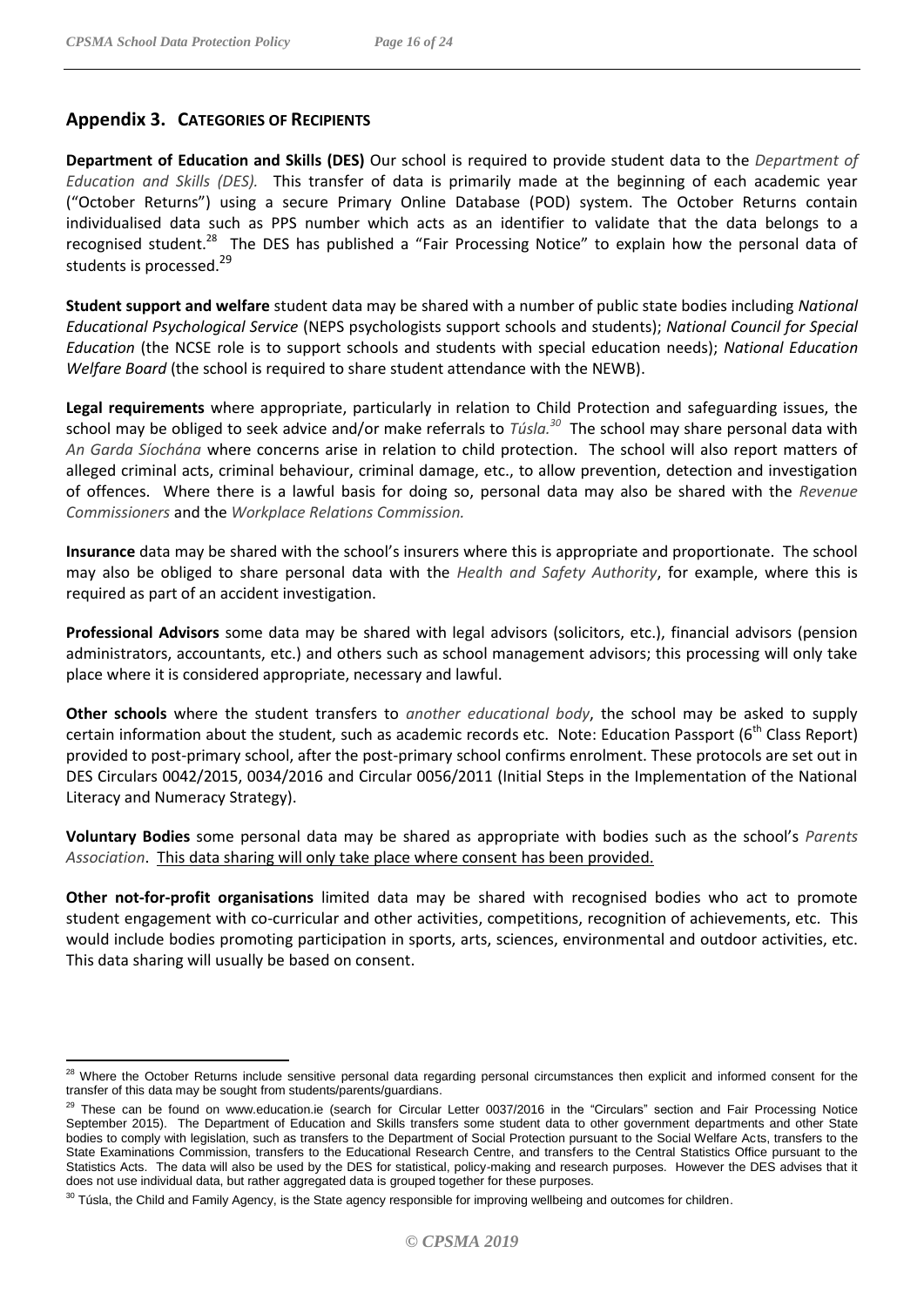- School Management Information Systems (e.g. Aladdin/Databiz)
- Productivity Applications (e.g. Google Apps for Education, Microsoft 365)
- Online Storage & File Sharing (e.g. Dropbox, Google Drive, iCloud, OneDrive)
- Video Sharing and Blogging Platforms (e.g. Youtube, Wordpress)
- Virtual Learning Environments (e.g. Edmodo, Schoology, Schoolwise, Google Classroom)
- IT Systems Support (local ICT Support Company)
- Fee management software (Name)
- School communications (Name)
- Security and CCTV Systems (Name)
- Pension Consultants/Trustees (Name)
- Accounting & Payroll software (Name)
- Cashless Payment Systems (Name)
- Canteen Management System (Name)
- Learning software and Apps (Name)

**Transfers Abroad** In the event that personal data may be transferred outside the European Economic Area (EEA) the school will ensure that any such transfer, and any subsequent processing, is carried out in strict compliance with recognised safeguards or derogations (i.e., those approved by the Irish Data Protection Commission).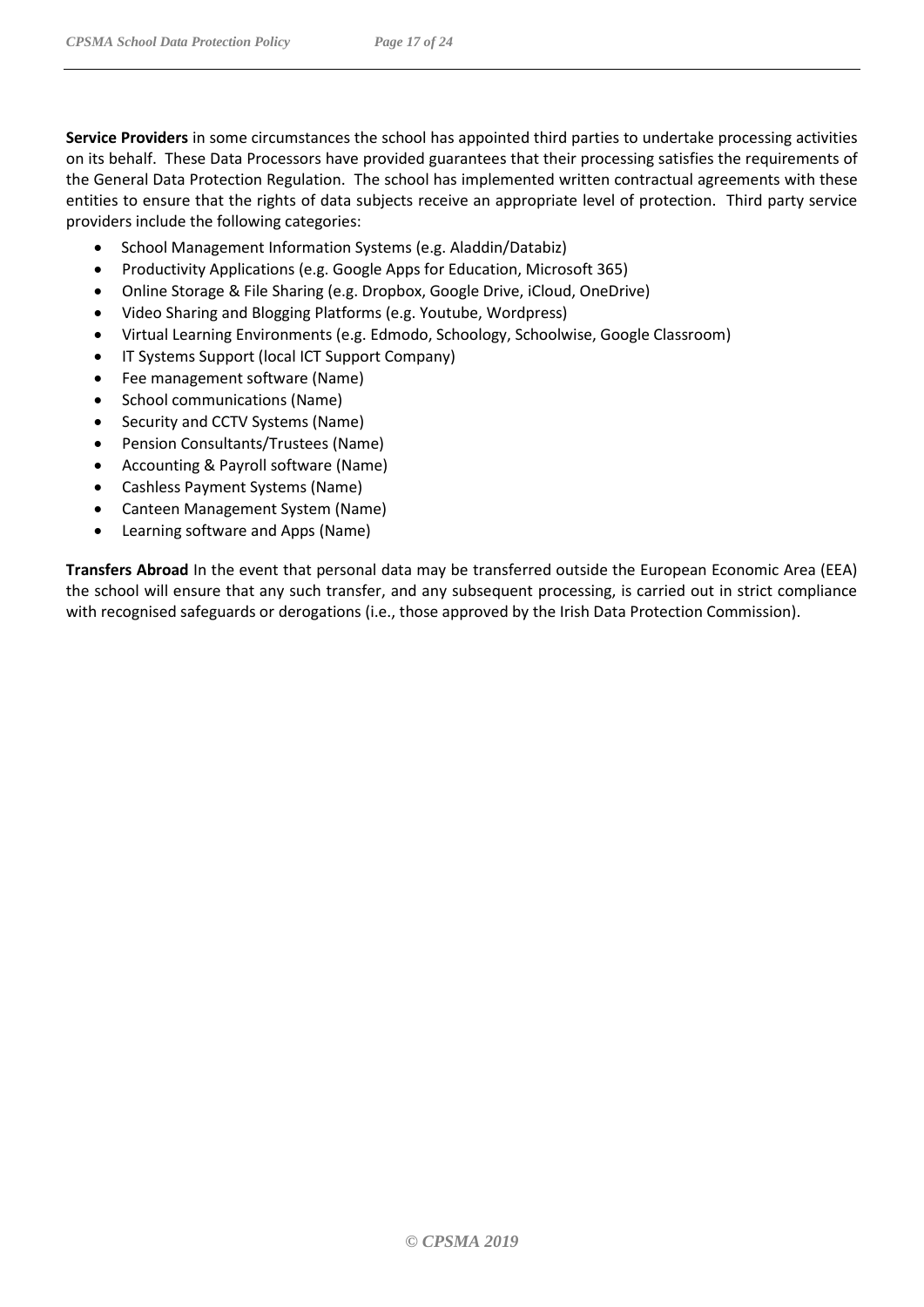#### <span id="page-17-0"></span>**Appendix 4. MANAGING RIGHTS REQUESTS**

#### **1. Responding to rights requests**

- (i) The school will log the date of receipt and subsequent steps taken in response to any valid request. This may include asking the data subject to complete an *Access Request Form* in order to facilitate efficient processing of the request. There is no charge for this process. $31$
- (ii) The school is obliged to confirm the identity of anyone making a rights request and, where there is any doubt on the issue of identification, will request official proof of identity (e.g. photographic identification such as a passport or driver's licence). $32$
- (iii) If requests are manifestly unfounded or excessive<sup>33</sup>, in particular because of their repetitive character, the school may either: (a) charge a reasonable fee taking into account the administrative costs of providing the information or communication or taking the action requested; or refuse to act on the request.
- (iv) The school will need to confirm that sufficient information to locate the data requested has been supplied (particularly if CCTV footage/images are to be searched $34$ ). Where appropriate the school may contact the data subject if further details are needed.
- (v) In responding to rights requests (e.g. data access requests) the school will ensure that all relevant manual<sup>35</sup> and automated systems (computers etc.) are checked.
- (vi) The school will be conscious of the need to respond without undue delay and within the advised timeframes. A response will be made within one month of receipt of any request.<sup>36</sup>
- (vii) The school must be conscious of the restrictions that apply to rights requests.<sup>37</sup> Where unsure as to what information to disclose, the school reserves the right to seek legal advice.<sup>38</sup>
- (viii) Where a request is not being fulfilled, the data subject will be informed as to the reasons and the mechanism for lodging a complaint, including contact details for the Data Protection Commission.
- (ix) Where action has been taken by the school with regard to rectification, erasure or restriction of processing, the school will ensure that relevant recipients (i.e. those to whom the personal data has been disclosed) are appropriately informed.

#### **2. Format of Information supplied in fulfilling a request**

(i) The information will be provided in writing, or by other means, including where appropriate, by electronic means. (When requested by a data subject the information access may be provided in alternative means e.g. orally.)

 $\overline{a}$ <sup>31</sup> The school may charge a reasonable fee for any further copies requested by the data subject, or where access requests are manifestly unfounded or excessive, taking into account the administrative costs of providing the information. Where a subsequent or similar access request is made after the first request has been complied with, the school has discretion as to what constitutes a reasonable interval between access requests and this will be assessed on a case-by case basis.

<sup>&</sup>lt;sup>32</sup> Where a subject access request is made via a third party (e.g. a solicitor) the school will need to be satisfied that the third party making the request is entitled to act on behalf of the individual. It is the third party's responsibility to provide evidence of this entitlement.

<sup>&</sup>lt;sup>33</sup> In such circumstances, the school must be able to demonstrate the manifestly unfounded or excessive character of a request.

<sup>&</sup>lt;sup>34</sup> The school will always endeavour to respond to any access request within the stipulated time period. However a timely response can be greatly facilitated by provided (in writing to the school) all necessary information such as date, time and location of any recording.

<sup>&</sup>lt;sup>35</sup> Non-automated personal data that is held within a filing system or intended to form part of a filing system (GDPR Article 2)

<sup>&</sup>lt;sup>36</sup> That period may be extended by two further months where necessary, taking into account the complexity and number of the requests. The school must inform the data subject of any such extension within one month of receipt of the request, together with the reasons for the delay.

<sup>&</sup>lt;sup>37</sup> See for example GDPR Article 23 and Irish Data Protection Act 2018 S.56, S.60, S.61.

<sup>38</sup> Decisions around responding to data access requests will need to give due regard to rights and responsibilities that derive from other legislation, not least Article 42A of the Irish Constitution which recognises and affirms the natural and imprescriptible rights of all children. Examples of other factors that might need to be considered include: any court orders relating to parental access or responsibility that may apply; any duty of confidence owed to the child or young person; any consequences of allowing those with parental responsibility access to the child's or young person's information (particularly important if there have been allegations of abuse or ill treatment); any detriment to the child or young person if individuals with parental responsibility cannot access this information; and any views the child or young person has on whether their parents should have access to information about them.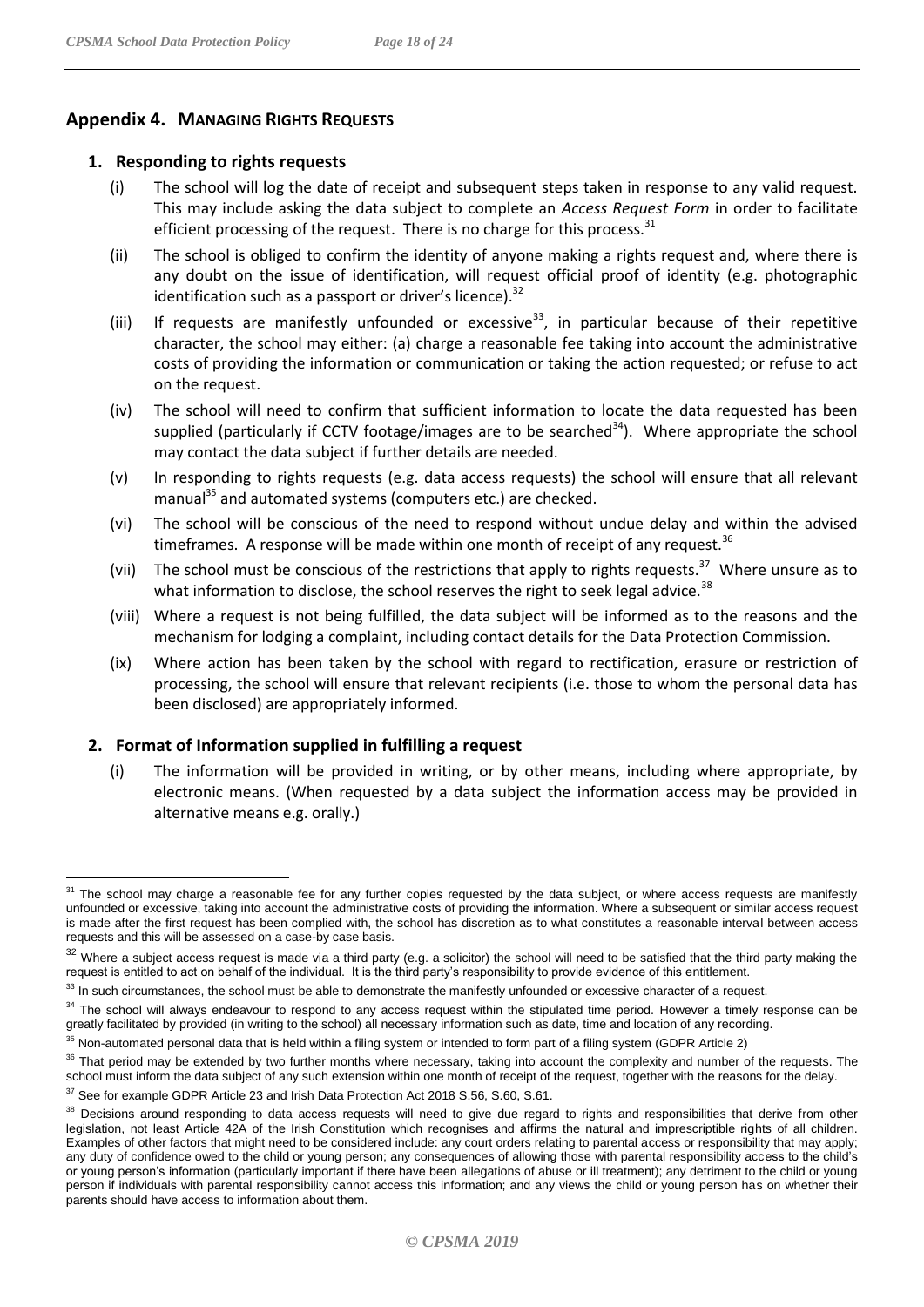- (ii) The school will endeavour to ensure that information is provided in an intelligible and easily accessible format.
- (iii) Where a request relates to video, then the school may offer to provide the materials in the form of a series of still images. If other people's images cannot be obscured, then it may not prove possible to provide access to the personal data.<sup>39</sup>

 $\overline{a}$  $39$  Where an image is of such poor quality that it does not relate to an identifiable individual, then it may not be considered to be personal data.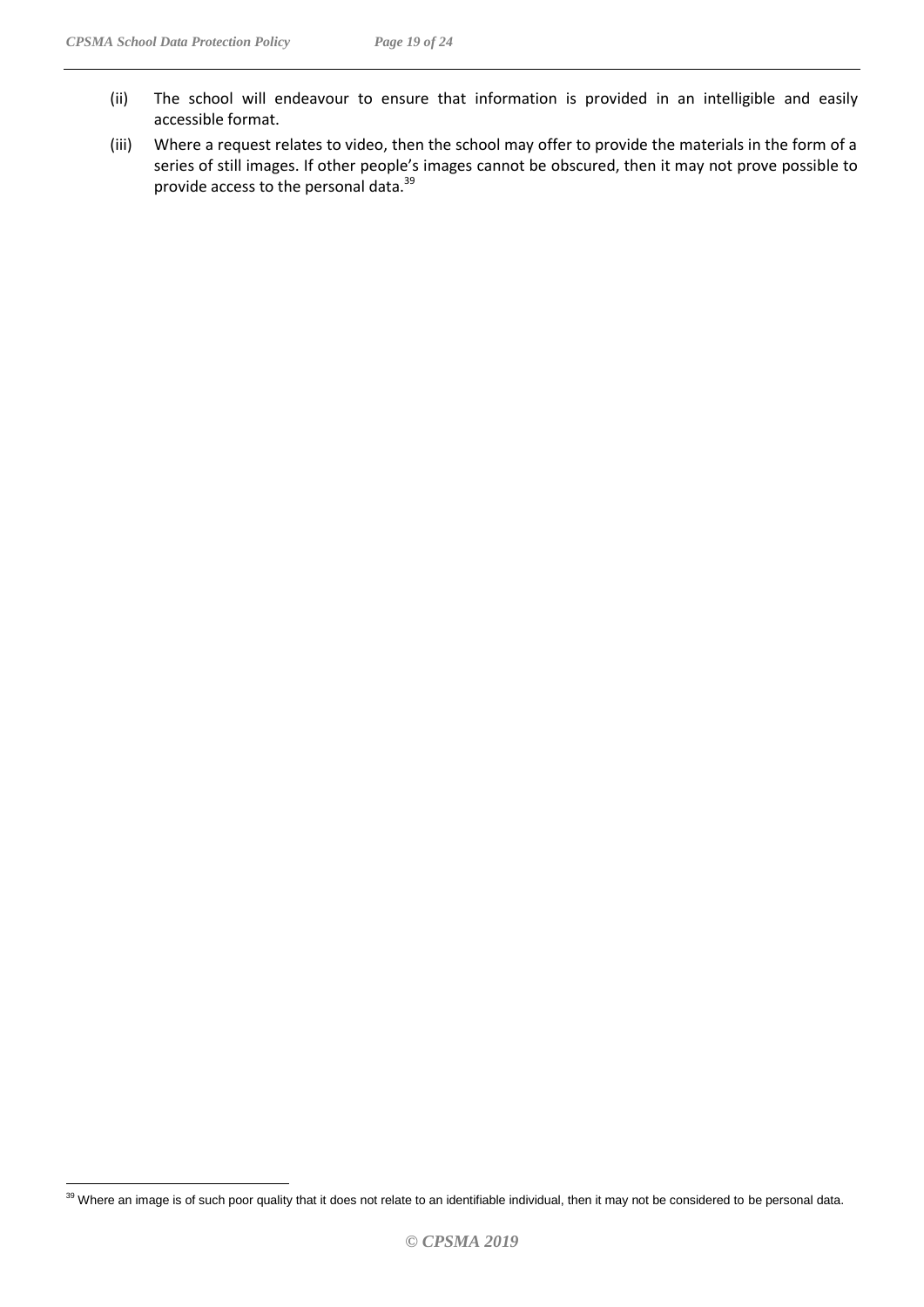# <span id="page-19-0"></span>**Appendix 5. PERSONAL DATA AND RELATED PROCESSING Purposes**

| <b>PURPOSES FOR PROCESSING</b>                                                                                                                                                                                                                                                                                                                                                                                                                                                                                                                                                                                | <b>DESCRIPTION OF PERSONAL DATA</b>                                                                                                                                                                                                                                                                                                                                                                                                                                                                                                  |  |  |  |
|---------------------------------------------------------------------------------------------------------------------------------------------------------------------------------------------------------------------------------------------------------------------------------------------------------------------------------------------------------------------------------------------------------------------------------------------------------------------------------------------------------------------------------------------------------------------------------------------------------------|--------------------------------------------------------------------------------------------------------------------------------------------------------------------------------------------------------------------------------------------------------------------------------------------------------------------------------------------------------------------------------------------------------------------------------------------------------------------------------------------------------------------------------------|--|--|--|
| <b>Contact and identification information</b><br>1. .<br>This information is needed to identify, contact or enrol students.                                                                                                                                                                                                                                                                                                                                                                                                                                                                                   |                                                                                                                                                                                                                                                                                                                                                                                                                                                                                                                                      |  |  |  |
| Purposes may include:<br>• to add names to a contact list prior to formal application<br>• to provide appropriate information to prospective students<br>• to make contact in case of school closure (e.g. adverse<br>weather conditions)<br>• to send SMS text messages and emails about meetings, etc.                                                                                                                                                                                                                                                                                                      | Information required to confirm student/parent identity and<br>contact through communications:<br>$\bullet$ student name<br>$\bullet$ gender<br>• date of birth<br>• family details (parents/guardians name, address, contact<br>details to include phone numbers, email addresses etc).                                                                                                                                                                                                                                             |  |  |  |
| 2. Application information<br>We use this to determine whether an applicant meets eligibility requirements as set out in our Admission Policy.                                                                                                                                                                                                                                                                                                                                                                                                                                                                |                                                                                                                                                                                                                                                                                                                                                                                                                                                                                                                                      |  |  |  |
| In addition to data outlined at (1) above, we collect personal<br>data via Application Forms and Student Transfer Forms. Where<br>the student is offered a place, completed Application Forms are<br>placed on the student's file. Where the student is not offered a<br>place, the data will be used for the purposes of responding to<br>any section 29 appeals process.<br>Applicants may opt to provide data on "Religion" at this stage<br>where this forms part of the school's admissions criteria.<br>Any information not required to operate the Admissions<br>Procedure, is identified as optional. | Information as required to ascertain eligibility under the<br>school's Admissions Policy:<br>• Name and address of current school<br>• Class in current school<br>• Details of siblings, etc.<br>• Details of any special educational needs (SEN). (NB only<br>for admission to a special school, or a SEN unit).<br>· Language: details re Irish language. (Gaelscoil /<br>Gaelcholáiste only)<br>· Religion (based on consent) Note: Religion may no longer<br>be used in Catholic schools as a criterion for school<br>admission. |  |  |  |
| 3. Enrolment information<br>Once the school has accepted the student's application, and has offered the student a place, other information is collected in<br>addition to the data outlined at (1) and (2) above. This personal data is used for administrative and management tasks e.g.<br>school communications, timetabling, scheduling parent teacher meetings, school events, class details, start dates, book lists,<br>school trips etc.                                                                                                                                                              |                                                                                                                                                                                                                                                                                                                                                                                                                                                                                                                                      |  |  |  |
| Contact and Identification Information: We use this information:<br>• to make contact in case of school closure (e.g. adverse<br>weather conditions), or an emergency (ill-health or injury),<br>· to communicate issues relating to progress, welfare or<br>conduct in school, non-attendance or late attendance, etc.<br>• to send SMS text messages and emails about important<br>events, e.g. start dates, course details, meetings, school<br>events, etc.                                                                                                                                               | • Student name and date of birth (requires birth certificate<br>verification by school)<br>• PPSN, Gender<br>• Address including Eircode<br>· Extended family details<br>(parents/guardians<br>name,<br>address, contact details to include phone numbers, email<br>addresses etc).<br>• Details of next of kin (for contact in case of emergency)                                                                                                                                                                                   |  |  |  |
| Academic record: We use this information to deliver education<br>appropriate to the needs of the student, to assess the student's<br>educational progress. Standardised test results used for the<br>purposes of assessing literacy/numeracy progress, for assisting<br>in referrals to NEPS etc.                                                                                                                                                                                                                                                                                                             | • Reports, references, assessments and other records from<br>any previous school(s) attended by the student.<br>· Academic information provided from one school to<br>another after the new school confirms enrolment.<br>Protocols are set out in DES Circular 0056/2011<br>• Standardised testing Results                                                                                                                                                                                                                          |  |  |  |
| Language spoken: Without this information the school will not<br>know how to meet the student's needs and to deliver<br>appropriate education. This ensures the student has access to<br>language support (where necessary).<br>Irish Exemption Information re application for Irish exemption if<br>eligible (e.g. received primary school up to 11 years of age<br>outside Ireland, evidence of disability, student from abroad etc).                                                                                                                                                                       | . Information about language spoken (for language<br>support)<br>· Details of whether the student received EAL (English as<br>an Additional Language) support.<br>· Details re whether the student is exempt from studying<br>Irish<br>. Details to ascertain if student is eligible for exemption<br>from study of Irish                                                                                                                                                                                                            |  |  |  |
| Medical information for health purposes: This information is<br>essential so that we can meet our duty of care to the student.<br>We use this information to (i) ensure we know who to contact in<br>case of an emergency, (ii) ensure that we have any relevant<br>information to safeguard/prevent damage to the student's<br>health (iii) meet the student's medical/care needs when they are                                                                                                                                                                                                              | · Emergency contact details (name, telephone, details of<br>relationship to the student etc).<br>· Details of the student's GP (to be contacted in case of<br>emergency).<br>· Details of any relevant medical information (e.g. medical<br>condition, allergies, treatment/care plan etc) to facilitate                                                                                                                                                                                                                             |  |  |  |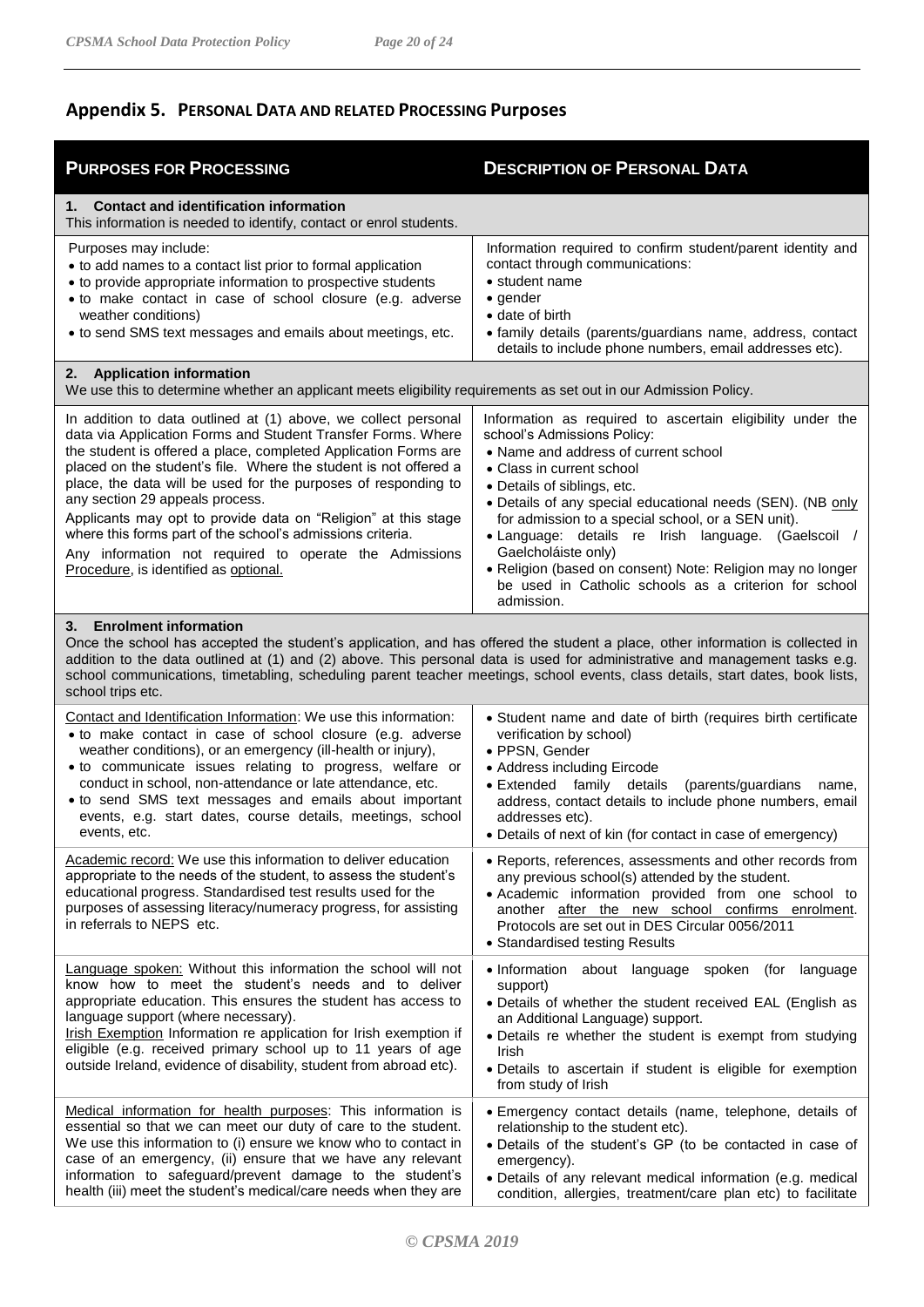| in school (iv) facilitate appropriate advanced planning with<br>parents/guardians (e.g. notification to relevant personnel within<br>the school, storage of medications, staff training where<br>necessary etc).                                                                                                                                                                                                                                                                                                                                    | appropriate advanced planning with parents/guardians.<br>• This may include the use of the student's photograph for<br>display in the Staff room as part of the emergency action<br>plan.                                                                                                                                                                                                                                                                                                                                     |  |  |
|-----------------------------------------------------------------------------------------------------------------------------------------------------------------------------------------------------------------------------------------------------------------------------------------------------------------------------------------------------------------------------------------------------------------------------------------------------------------------------------------------------------------------------------------------------|-------------------------------------------------------------------------------------------------------------------------------------------------------------------------------------------------------------------------------------------------------------------------------------------------------------------------------------------------------------------------------------------------------------------------------------------------------------------------------------------------------------------------------|--|--|
| SEN and Medical information for educational purposes: We<br>cannot meet our duty of care to the student and our obligations<br>under EPSEN Act 2004 without this information. We use this<br>information to (i) make application to the DES for allocation of<br>resources to support student (ii) ensure school has relevant<br>information to deliver education appropriate to student's needs<br>(iii) apply for appropriate accommodation(s) and/or therapeutic<br>supports where available.                                                    | • Details of any special needs/medical needs that need to<br>accommodated,<br>be<br>medical<br>e.g.<br>assessment,<br>psychological assessment/report.<br>. Details of whether the student has been in receipt of<br>special education support.<br>· Details of whether the student been granted resource<br>teaching hours and/or special needs assistance hours by<br>the NCSE.                                                                                                                                             |  |  |
| Information sought by Department of Education and Skills<br>(DES): We are under a legal obligation to return specific<br>enrolment information concerning each student to DES. This is<br>used to calculate teacher and resource allocation, capitation,<br>grant payments for schools, for statistical analysis and reporting<br>in the areas of social inclusion and integration of students in the<br>education system, and for planning purposes. The DES seeks<br>some additional information on an optional basis (i.e. parental<br>consent). | Personal data is transferred to the DES via the Primary<br>Online Database as set out in the Privacy Notice for POD<br>provided by DES. Required information includes, e.g.<br>mother's birth name (to verify student PPSN). Other<br>(optional) information is sought for purposes relating to<br>social inclusion and integration of students in the education<br>system, and for planning purposes, e.g.<br>• Whether the Pupil's mother tongue is English or Irish*<br>• Ethnic/Cultural background*<br>• Pupil religion* |  |  |
| Use of photographs for yearbooks, social media, website etc.:<br>Photographs, and recorded images of students may be taken at<br>school events and to celebrate school achievements, compile<br>yearbooks, establish a school website, record school events,<br>and to keep a record of the history of the school.                                                                                                                                                                                                                                  | • Consent to use (for these purposes) images or recordings<br>in printed or digital format.<br>• Separate consents will be sought for different publication<br>(NB This excludes CCTV recordings - see<br>forums.<br>school CCTV policy).                                                                                                                                                                                                                                                                                     |  |  |
| Religion only sought where the school facilitates religious<br>instruction/faith<br>formation<br>at<br>the<br>request<br>οf<br>parent(s)/guardian(s).                                                                                                                                                                                                                                                                                                                                                                                               | • Religious denomination (based on consent)                                                                                                                                                                                                                                                                                                                                                                                                                                                                                   |  |  |
| Consents to direct marketing: If you wish to receive direct<br>marketing you can give consent for us to contact you by SMS<br>text and/or email. Your right to opt-out only relates to the school<br>contacting you for direct marketing purposes.                                                                                                                                                                                                                                                                                                  | Note: We will still contact you on your mobile in case of an<br>emergency relating to your child and/or to communicate<br>messages about school events (e.g. school closure, parent-<br>teacher meetings etc).                                                                                                                                                                                                                                                                                                                |  |  |
| Personal data gathered during student's time in School<br>4.<br>We cannot meet our statutory obligation to deliver appropriate education to students and/or we cannot satisfy our duty of care to<br>each student without processing this information.                                                                                                                                                                                                                                                                                              |                                                                                                                                                                                                                                                                                                                                                                                                                                                                                                                               |  |  |
| Academic progress: The school processes this personal data in<br>order to deliver education to students, and to evaluate students'<br>academic progress                                                                                                                                                                                                                                                                                                                                                                                             | • Academic progress and results<br>· Results of in-school tests/exams (i.e. end of term, end of<br>year exams, assessment results)<br>• Continuous assessment of learning and end of year<br>reports                                                                                                                                                                                                                                                                                                                          |  |  |
| Attendance: The school is required to collect and monitor<br>attendance data and to notify the Education Welfare Officer<br>(TUSLA) in certain circumstances, such as (i) where the student<br>is suspended for 6 days or more (ii) where the student is absent<br>for an aggregate period of 20 school days during the course of<br>the year, (iii) where the Principal is of the opinion that the<br>student is not attending school regularly. The school will notify<br>parent/guardian in the event of non-attendance or absences.             | Statutory processing pursuant to the Education (Welfare)<br>Act 2000.<br>• Attendance records including Registers and Roll books<br>etc.<br>• Records of referrals to TUSLA<br>Please note that the School Register and Roll Book are<br>considered to be documents of enduring historical value.<br>The School Register and Roll book are retained in the<br>School's archives for archival purposes in the public<br>interest.                                                                                              |  |  |
| School tours/trips: Information required to make appropriate<br>travel arrangements, to implement insurance cover, to arrange<br>appropriate supervision ratios, to ensure medical/health issues<br>are properly accommodated, to engage in responsible<br>planning.,                                                                                                                                                                                                                                                                               | Information to ensure trip is properly organised and<br>supervised, including:<br>• permission slips (signed by parents/guardians),                                                                                                                                                                                                                                                                                                                                                                                           |  |  |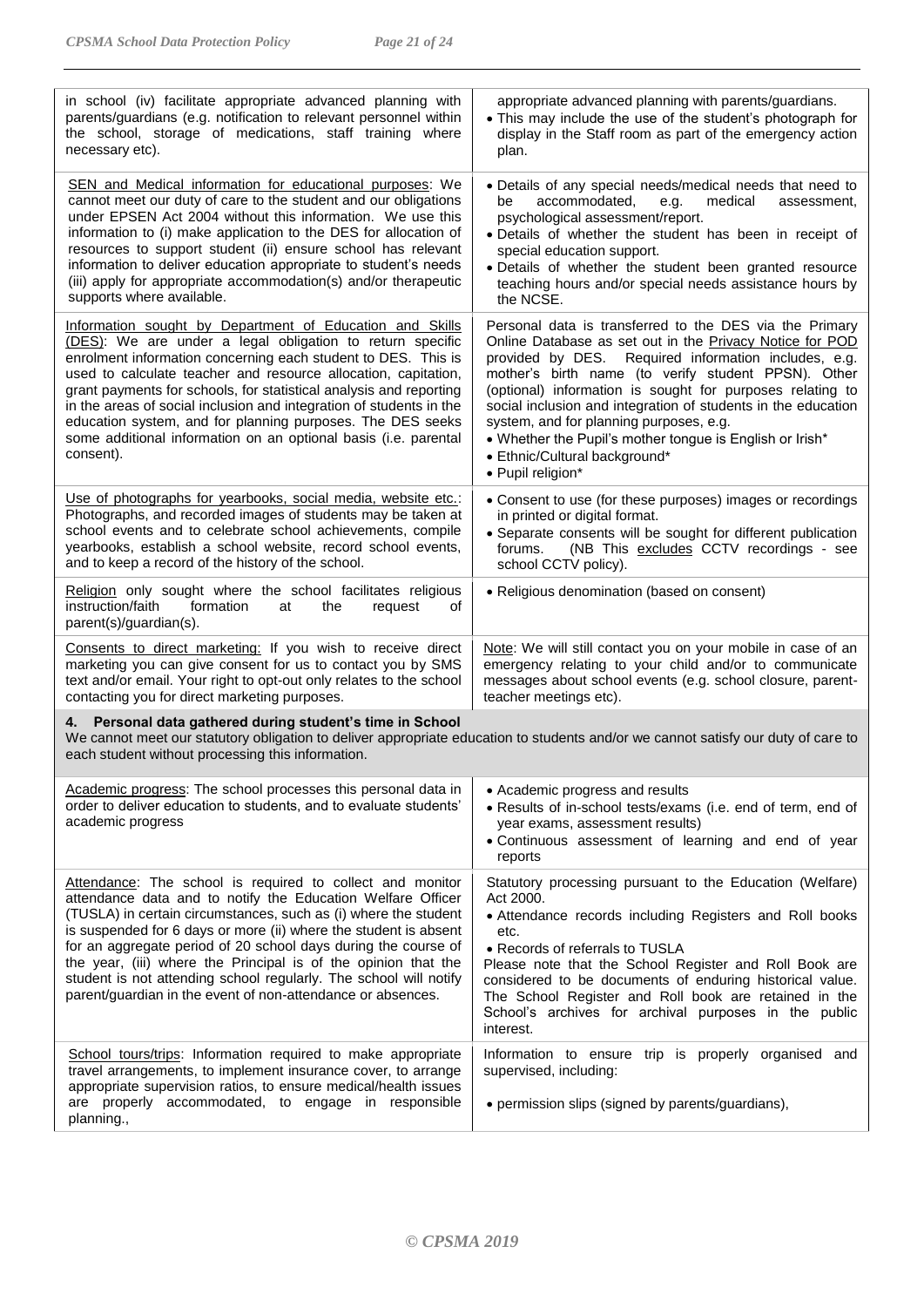| <b>CCTV</b> images: The school processes this data for the purposes<br>outlined in our CCTV Policy, a copy of which is available on the<br>school's website e.g. We use CCTV for security purposes; to<br>protect premises and assets; to deter crime and anti-social<br>behaviour; to assist in the investigation, detection, and<br>prosecution of offences; to monitor areas in which cash and/or<br>goods are handled; to deter bullying and/or harassment; to<br>maintain good order and ensure the school's Code of Behaviour<br>is respected; to provide a safe environment for all staff and<br>students; for verification purposes and for dispute-resolution,<br>particularly in circumstances where there is a dispute as to facts<br>and the recordings may be capable of resolving that dispute; for<br>the taking and defence of litigation.           | CCTV is in operation at the perimeter, exterior and certain<br>internal common areas within the school both during the<br>daytime and during the night hours each day. CCTV is used<br>at external points on the premises (eg. at front gates, in the<br>car-park etc) and at certain internal points (eg. front<br>desk/reception area, corridors etc). In areas where CCTV is<br>in operation, appropriate notices will be displayed.                                                                                                                                                                                                                                                             |
|----------------------------------------------------------------------------------------------------------------------------------------------------------------------------------------------------------------------------------------------------------------------------------------------------------------------------------------------------------------------------------------------------------------------------------------------------------------------------------------------------------------------------------------------------------------------------------------------------------------------------------------------------------------------------------------------------------------------------------------------------------------------------------------------------------------------------------------------------------------------|-----------------------------------------------------------------------------------------------------------------------------------------------------------------------------------------------------------------------------------------------------------------------------------------------------------------------------------------------------------------------------------------------------------------------------------------------------------------------------------------------------------------------------------------------------------------------------------------------------------------------------------------------------------------------------------------------------|
| Special needs data, educational support records, medical data<br>etc: Without this information, the school will not know what<br>resources need to be put in place in order to meet the student's<br>needs and to deliver appropriate education in-keeping with its<br>statutory obligations. This is in order to assess student needs,<br>determine whether resources can be obtained and/or made<br>available to support those needs, and to develop individual<br>education plans. Under Section 14 of the Education for Persons<br>with Special Educational Needs Act, 2004, the School is<br>required to furnish to the National Council for Special Education<br>(the statutory agency established under the Education for<br>Persons with Special Educational Needs Act 2004) such<br>information as the Council may from time to time reasonably<br>request. | The school collects information relating to any special<br>educational needs, psychological assessments/reports,<br>information about resource teaching hours and/or special<br>needs assistance hours, etc. Schools are also required to<br>share this personal data with SENOs employed by the<br>NCSE.<br>• Psychological assessments,<br>• Special Education Needs' files, reviews, correspondence<br>• Individual Education Plans,<br>• Special Education support file,<br>• Notes relating to inter-agency meetings,<br>• Medical information (including details of any medical<br>condition and/or medication/treatment required)<br>• Psychological, psychiatric and/or medical assessments |
| Child protection, child welfare records: The school is required to<br>follow DES Child Protection Procedures (Circular 81/2017) and<br>to take appropriate action to safeguard the welfare of students<br>in its care (Child Protection Procedures for Primary and Post-<br>Primary Schools 2017). Staff have a legal responsibility to<br>report actual or suspected child abuse or neglect to the Child &<br>Family Agency ("TUSLA") and to An Garda Síochána.<br>Mandatory reporting obligations arise under Children First 2015,<br>the Criminal Justice (Withholding of Information on Offences<br>against Children and Vulnerable Persons) Act 2012.                                                                                                                                                                                                           | Mandatory reporting obligations require data sharing with<br>TUSLA, An Garda Síochána and any other appropriate law<br>enforcement<br>$\mathsf{or}$<br>child<br>protection<br>authorities.<br>DES<br>Inspectorate may seek access to the school's child<br>protection records for audit and Child Protection and<br>Safeguarding Inspection purposes.<br>• Child protection records<br>• Child safeguarding records<br>• Other records relating to child welfare<br>• Meitheal meetings convened by TUSLA                                                                                                                                                                                           |
| Pastoral Care Records: This information is required to provide<br>access to psychological services and to provide supports to<br>students, resolve behavioural, motivational, emotional and<br>cognitive difficulties through assessment and therapeutic<br>intervention, to engage in preventative work etc. Personal data<br>(and special category personal data) will be shared with third<br>parties (e.g. TUSLA, NEPS, CAMHS, An Garda Síochána,<br>Medical practitioners treating the student) for the purpose of the<br>school complying with its legal obligations and/or in the<br>student's vital/best interests.                                                                                                                                                                                                                                          | . Record of behavioural concerns including frequency,<br>persistence, context, and intensity of behaviours<br>• Psychological service notes<br>• Referrals to/records relating to therapeutic services and<br>other interventions<br>· Minutes, notes and other records concerning Student<br>Support                                                                                                                                                                                                                                                                                                                                                                                               |
| Internal school processes: This information (e.g. anti-bullying<br>processes and disciplinary/Code of Behaviour processes) is<br>required to meet the school's duty of care to all its students and<br>staff, to comply with relevant Circulars issued by the<br>Department of Education and Skills, and to run the school<br>safely and effectively. Data collected in these processes may be<br>transferred to the school's insurer and/or legal advisors or<br>management body as appropriate where required for disputes<br>resolution, fact verification, and for litigation purposes.                                                                                                                                                                                                                                                                          | • Records of parental complaints.<br>· Records of other complaints<br>(student to student<br>complaints etc).<br>• Records relating bullying investigations.<br>· Records relating to Code of Behaviour processes<br>(expulsion, suspension etc.) including appeals data and<br>section 29 appeals material.                                                                                                                                                                                                                                                                                                                                                                                        |
| Accident and injury reports: This information is processed to<br>operate a safe environment for students and staff, to identify<br>potential<br>risks,<br>and<br>mitigate<br>and<br>to<br>report<br>any<br>incidents/accidents.<br>This data may be transferred to the<br>school's insurance company and/or indemnifying body and/or<br>legal advisors as appropriate. Data will be shared with An<br>Garda Síochána, TUSLA and the Health & Safety Authority<br>where appropriate.                                                                                                                                                                                                                                                                                                                                                                                  | • Accident reports<br>• Incident Report Forms<br>• Notifications to insurance company<br>• Exchanges with legal advisors.<br>• Notifications to Health & Safety Authority (HSA)                                                                                                                                                                                                                                                                                                                                                                                                                                                                                                                     |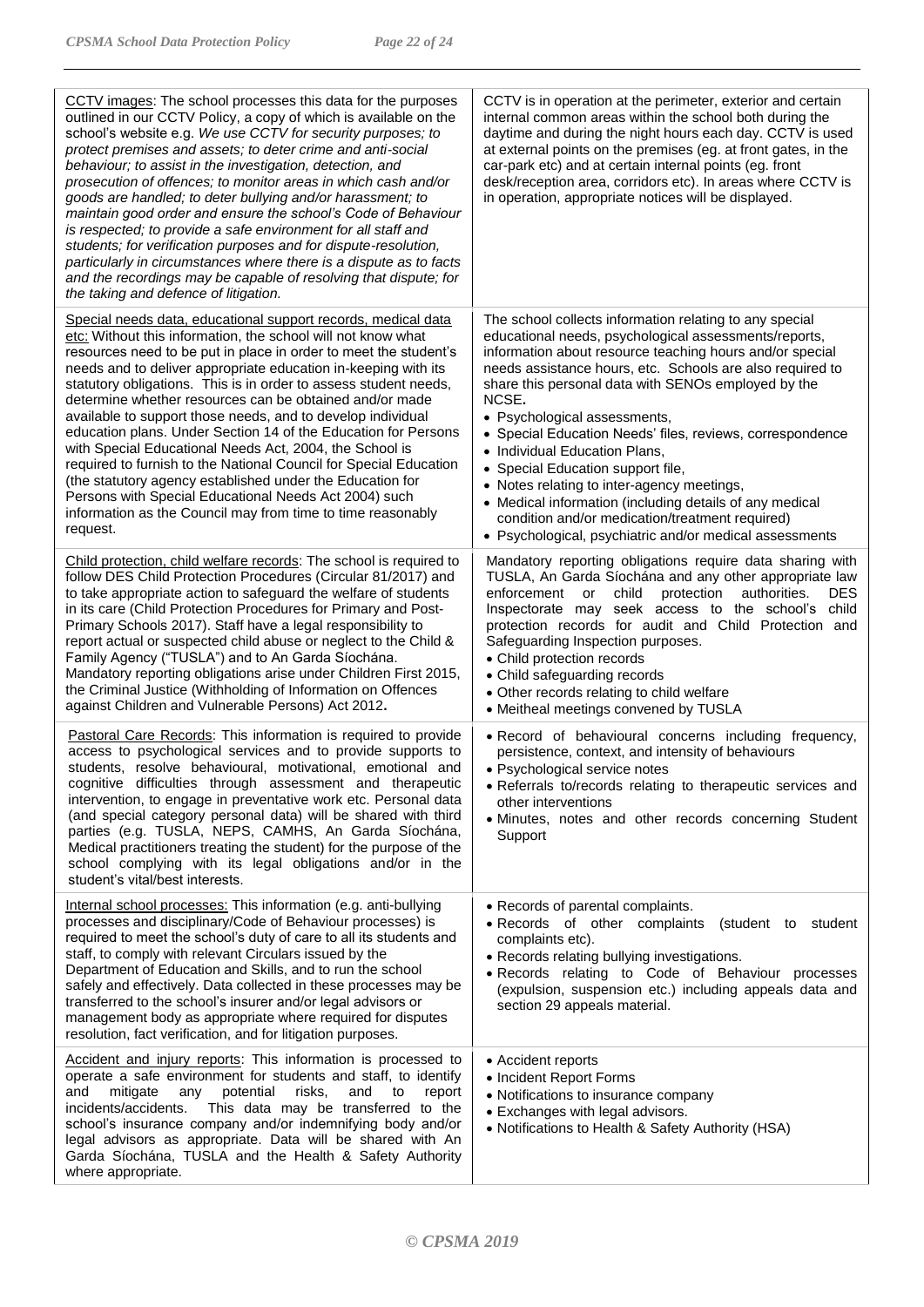| Financial information : Without this information, the school<br>cannot process payments of monies (e.g. Book Rental, school<br>trips etc). After completion of the payments, the documentation<br>is retained for audit and verification purposes. The school's<br>financial data are audited by external auditors. | • Information relating<br>to payments from<br>student's<br>parents/guardians                                                                                                                |  |  |  |
|---------------------------------------------------------------------------------------------------------------------------------------------------------------------------------------------------------------------------------------------------------------------------------------------------------------------|---------------------------------------------------------------------------------------------------------------------------------------------------------------------------------------------|--|--|--|
| 5. Charity Tax Back Forms<br>This information is required so that the school may avail of the scheme of tax relief for donations of money received.                                                                                                                                                                 |                                                                                                                                                                                             |  |  |  |
| To claim the relief, the donor must complete a certificate and<br>forward it to the school to allow it to claim the grossed up<br>amount of tax associated with the donation. This information is<br>retained by the School in the case of audit by the Revenue<br>Commissioners.                                   | • CHY3/CHY4 tax back forms<br>• Donor name, Address & Telephone Number<br>• PPS Number<br>$\bullet$ Tax Rate<br>• Signature<br>• Gross amount of donation                                   |  |  |  |
| 6. Parent Nominees on Boards of Management<br>This information is required to enable the Board of Management to fulfil its statutory obligations.                                                                                                                                                                   |                                                                                                                                                                                             |  |  |  |
| Processing undertaken in accordance with the Education Act<br>1998 and other applicable legislation (e.g. the Charities Act<br>2009), including decisions taken for accountability and good<br>corporate governance.                                                                                                | • Name, address and contact details of Parent Nominee<br>• Records in relation to appointment to the Board<br>• Minutes of Board of Management meetings and<br>correspondence to the Board. |  |  |  |